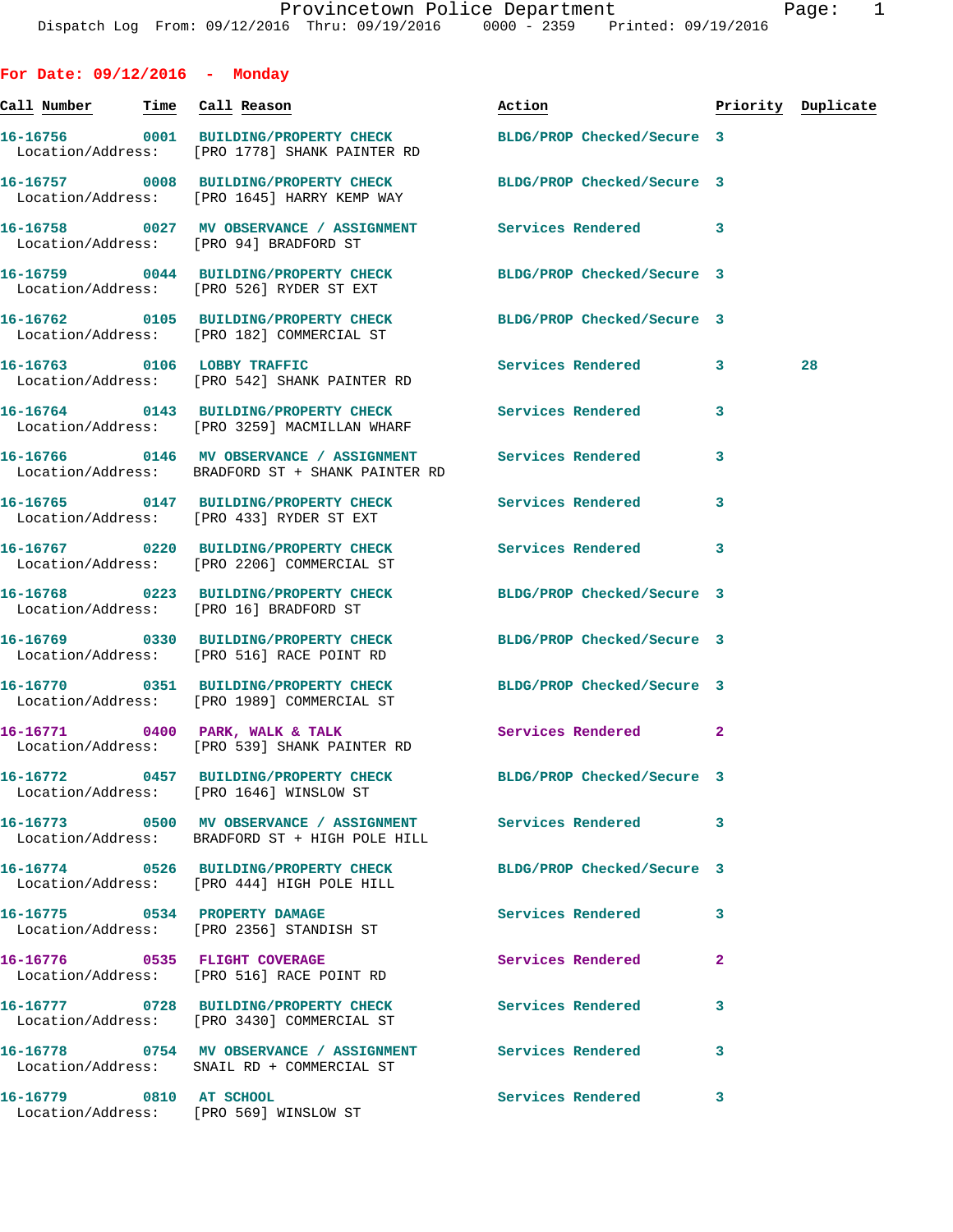|                                                                | Provincetown Police Department<br>Dispatch Log From: 09/12/2016 Thru: 09/19/2016                0000 - 2359                Printed: 09/19/2016 |                            |                | Page: 2 |  |
|----------------------------------------------------------------|------------------------------------------------------------------------------------------------------------------------------------------------|----------------------------|----------------|---------|--|
|                                                                | <b>Services Rendered</b> 3                                                                                                                     |                            |                |         |  |
| Refer To Accident: 16-67-AC                                    | 16-16781 0901 PROPERTY DAMAGE/TRAFFIC Services Rendered 3<br>Location/Address: COOK ST + COMMERCIAL ST                                         |                            |                |         |  |
|                                                                | 16-16782 0911 ANIMAL CALL<br>Location/Address: COMMERCIAL ST + COOK ST                                                                         | No Action Required 2       |                |         |  |
|                                                                | 16-16783 0953 COMPLAINT-IRS SCAM<br>Location/Address: [PRO 542] SHANK PAINTER RD                                                               | Services Rendered 3        |                |         |  |
|                                                                | 16-16784 1015 BUILDING/PROPERTY CHECK BLDG/PROP Checked/Secure 3<br>Location/Address: [PRO 3033] COMMERCIAL ST                                 |                            |                |         |  |
| 16-16785 1118 MV STOP<br>Location/Address: [TRU] PILGRIM LAKE  |                                                                                                                                                | VERBAL WARNING 3           |                |         |  |
|                                                                | 16-16786 1119 ALARM - FIRE-TEST<br>Location/Address: [PRO 3256] COMMERCIAL ST                                                                  | False Alarm 1              |                |         |  |
|                                                                | 16-16787 1134 MEDICAL EMERGENCY<br>Location/Address: [PRO 440] HARRY KEMP WAY                                                                  | Transported to Hospital 1  |                |         |  |
|                                                                | 16-16788 1216 BUILDING/PROPERTY CHECK Services Rendered 3<br>Location/Address: [PRO 2483] COMMERCIAL ST                                        |                            |                |         |  |
|                                                                | 16-16789 1251 MV OBSERVANCE / ASSIGNMENT Services Rendered 3<br>Location/Address: HIGH POLE HL + BRADFORD ST                                   |                            |                |         |  |
|                                                                | 16-16790 1331 MISSING PERSON<br>Location/Address: [PRO 3040] OLD ANN PAGE WAY                                                                  | Services Rendered 1        |                |         |  |
|                                                                | 16-16791 1347 MV COMPLAINT<br>Location/Address: [PRO 75] CAPTAIN BERTIES WAY                                                                   | Services Rendered          | $\mathbf{2}$   |         |  |
|                                                                | 16-16792 1357 TTY TEST CALL<br>Location/Address: [PRO 542] SHANK PAINTER RD                                                                    | <b>Services Rendered</b>   | 1              |         |  |
|                                                                | 16-16793 1431 LOST WALLET<br>Location/Address: [PRO 253] COMMERCIAL ST                                                                         | Services Rendered 3        |                |         |  |
|                                                                | 16-16794 1501 SCHOOL ASSIGNMENT<br>Location/Address: [PRO 488] MAYFLOWER ST                                                                    | <b>Services Rendered</b> 3 |                |         |  |
|                                                                | 16-16796 1508 FLIGHT COVERAGE<br>Location/Address: [PRO 516] RACE POINT RD                                                                     | <b>Services Rendered</b>   | $\mathbf{2}$   |         |  |
| 16-16797 1519 BAR CHECK                                        | Location/Address: [PRO 3432] COMMERCIAL ST                                                                                                     | Services Rendered          | $\overline{2}$ |         |  |
|                                                                | 16-16799 1553 BUILDING/PROPERTY CHECK<br>Location/Address: [PRO 2206] COMMERCIAL ST                                                            | BLDG/PROP Checked/Secure 3 |                |         |  |
| Location/Address: HARRY KEMP WAY                               | 16-16800 1607 MV OBSERVANCE / ASSIGNMENT Services Rendered 3                                                                                   |                            |                |         |  |
| 16-16801 1632 MISSING PERSON<br>Location/Address: MT GILBOA RD |                                                                                                                                                | Could Not Locate           | $\mathbf{1}$   |         |  |
|                                                                | 16-16802 1743 FOLLOW UP<br>Location/Address: [PRO 542] SHANK PAINTER RD                                                                        | FOLLOW UP                  | $\mathbf{2}$   |         |  |
| Location/Address: [PRO 2513] ROUTE 6                           | 16-16803 1847 MV OBSERVANCE / ASSIGNMENT Services Rendered                                                                                     |                            | 3              |         |  |
|                                                                | 16-16805 1847 BUILDING/PROPERTY CHECK BLDG/PROP Checked/Secure 3<br>Location/Address: [PRO 182] COMMERCIAL ST                                  |                            |                |         |  |
|                                                                | 16-16806 2004 MV OBSERVANCE / ASSIGNMENT Services Rendered 3                                                                                   |                            |                |         |  |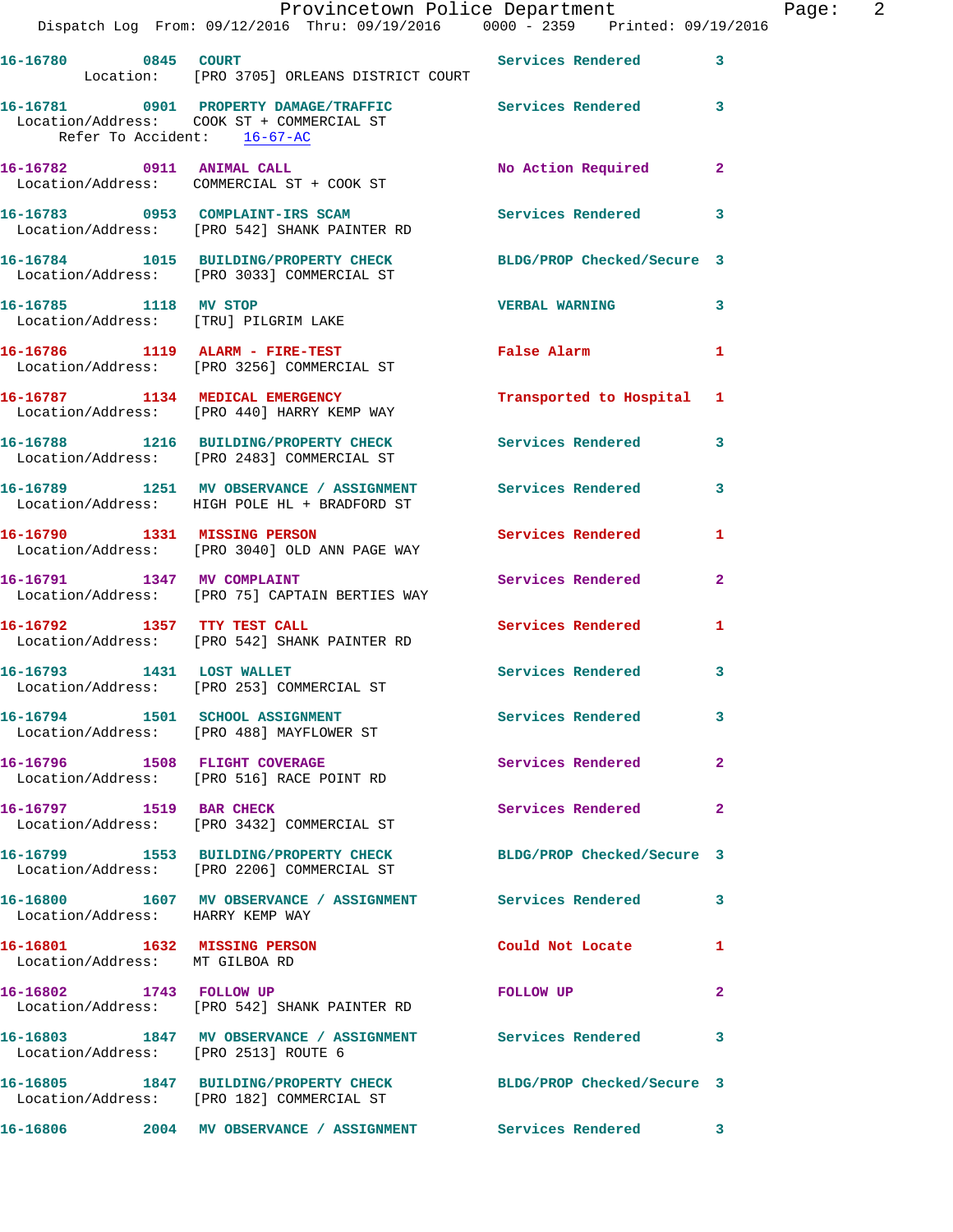|                                        | Provincetown Police Department<br>Dispatch Log From: 09/12/2016 Thru: 09/19/2016 0000 - 2359 Printed: 09/19/2016 |                            | Page:                   | 3 |
|----------------------------------------|------------------------------------------------------------------------------------------------------------------|----------------------------|-------------------------|---|
| Location/Address: [PRO 2521] ROUTE 6   |                                                                                                                  |                            |                         |   |
|                                        | 16-16807 2016 MEDICAL EMERGENCY PATIENT REFUSAL 1<br>Location/Address: [PRO 1995] SANDY HILL LN                  |                            |                         |   |
|                                        | 16-16808 2032 BAR CHECK<br>Location/Address: [PRO 2675] COMMERCIAL ST                                            | BLDG/PROP Checked/Secure 2 |                         |   |
|                                        | 16-16809 2100 911 ABANDONED 2000 Services Rendered 1<br>Location/Address: [PRO 597] COMMERCIAL ST                |                            |                         |   |
|                                        | 16-16810 2140 BUILDING/PROPERTY CHECK Services Rendered 3<br>Location/Address: [PRO 3259] MACMILLAN WHARF        |                            |                         |   |
|                                        | 16-16811 2146 ASSIST CITIZEN<br>Location: [PRO 3431] LOPES SQUARE                                                | Services Rendered          | 3                       |   |
|                                        | 16-16812 2200 BUILDING/PROPERTY CHECK BLDG/PROP Checked/Secure 3<br>Location/Address: [PRO 3033] COMMERCIAL ST   |                            |                         |   |
|                                        | 16-16813 2204 FOUND JEEP FOB W/KEYS Services Rendered 3<br>Location/Address: [PRO 542] SHANK PAINTER RD          |                            |                         |   |
| Location/Address: COMMERCIAL ST        | 16-16815 2316 BUILDING/PROPERTY CHECK BLDG/PROP Checked/Secure 3                                                 |                            |                         |   |
|                                        | 16-16816  2320 BUILDING/PROPERTY CHECK BLDG/PROP Checked/Secure 3<br>Location/Address: [PRO 446] HOWLAND ST      |                            |                         |   |
| Location/Address: [PRO 2521] ROUTE 6   | 16-16817 2330 VERBAL PLATE LIGHT WERBAL WARNING                                                                  |                            | 3                       |   |
| Location/Address: [PRO 3440] ROUTE 6   | 16-16818 2341 MV OBSERVANCE / ASSIGNMENT Services Rendered                                                       |                            | 3                       |   |
| Location/Address: [PRO 413] CONWELL ST | 16-16819 2350 MV OBSERVANCE / ASSIGNMENT Services Rendered                                                       |                            | 3                       |   |
| For Date: $09/13/2016$ - Tuesday       |                                                                                                                  |                            |                         |   |
| Location/Address: [PRO 2521] ROUTE 6   | 16-16820 0012 VERBAL PLATE LIGHT                                                                                 | <b>VERBAL WARNING</b>      |                         |   |
|                                        | 16-16821 0018 BUILDING/PROPERTY CHECK<br>Location/Address: [PRO 2977] COMMERCIAL ST                              | <b>Services Rendered</b>   | $\overline{\mathbf{3}}$ |   |
| 16-16822 0028 LOBBY TRAFFIC            | Location/Address: [PRO 542] SHANK PAINTER RD                                                                     | Services Rendered 2        | 26                      |   |
|                                        | 16-16823 0041 VERBAL MARKED LANES<br>Location/Address: [PRO 4033] BRADFORD ST                                    | <b>VERBAL WARNING</b>      | 3                       |   |
|                                        | 16-16824 0051 BUILDING/PROPERTY CHECK Services Rendered<br>Location/Address: [PRO 2977] COMMERCIAL ST            |                            | 3                       |   |
|                                        | 16-16825 0052 BUILDING/PROPERTY CHECK<br>Location/Address: [PRO 379] COMMERCIAL ST                               | BLDG/PROP Checked/Secure 3 |                         |   |
|                                        | 16-16827 0107 MV OBSERVANCE / ASSIGNMENT Services Rendered<br>Location/Address: BRADFORD ST + HOWLAND ST         |                            | 3                       |   |
| Location/Address: [PRO 2513] ROUTE 6   | 16-16828 0138 WRITTEN WARNING STOP SIGN Citation/Warning Issued 3                                                |                            |                         |   |
| Location/Address: [PRO 2521] ROUTE 6   | 16-16829 0153 MV OBSERVANCE / ASSIGNMENT Services Rendered                                                       |                            | 3                       |   |
|                                        | 16-16830 0212 BUILDING/PROPERTY CHECK Services Rendered                                                          |                            | 3                       |   |

Location/Address: [PRO 2483] COMMERCIAL ST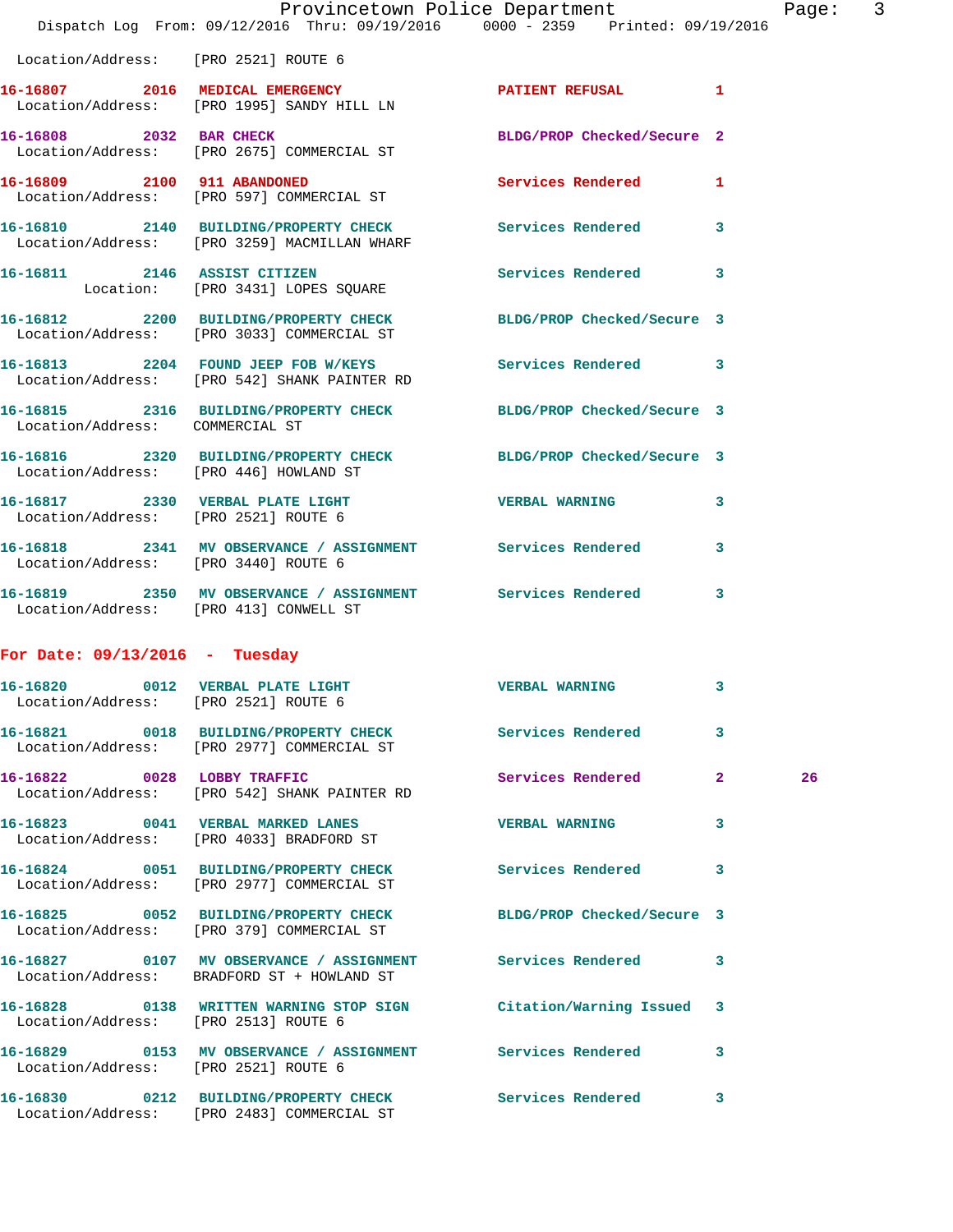|                                                             | Dispatch Log From: 09/12/2016 Thru: 09/19/2016   0000 - 2359   Printed: 09/19/2016                                | Provincetown Police Department Fage: 4 |              |
|-------------------------------------------------------------|-------------------------------------------------------------------------------------------------------------------|----------------------------------------|--------------|
|                                                             | 16-16831 0229 MV OBSERVANCE / ASSIGNMENT Services Rendered 3<br>Location/Address: [PRO 94] BRADFORD ST            |                                        |              |
|                                                             | 16-16832 0247 BUILDING/PROPERTY CHECK BLDG/PROP Checked/Secure 3<br>Location/Address: [PRO 516] RACE POINT RD     |                                        |              |
|                                                             | 16-16833 0446 MV OBSERVANCE / ASSIGNMENT Services Rendered 3<br>Location/Address: [PRO 3440] ROUTE 6              |                                        |              |
|                                                             | 16-16834 0450 BUILDING/PROPERTY CHECK BLDG/PROP Checked/Secure 3<br>Location/Address: [PRO 545] SHANK PAINTER RD  |                                        |              |
|                                                             | 16-16835 0454 BUILDING/PROPERTY CHECK BLDG/PROP Checked/Secure 3<br>Location/Address: [PRO 1778] SHANK PAINTER RD |                                        |              |
|                                                             | 16-16836 0457 BUILDING/PROPERTY CHECK Services Rendered<br>Location/Address: [PRO 3317] CEMETERY RD               |                                        | 3            |
|                                                             | 16-16837 0457 BUILDING/PROPERTY CHECK Services Rendered 3<br>Location/Address: [PRO 3318] CEMETERY RD             |                                        |              |
| Location/Address: [PRO 571] ALDEN ST                        | 16-16838 0459 BUILDING/PROPERTY CHECK Services Rendered                                                           |                                        | 3            |
|                                                             | 16-16839 0505 MV OBSERVANCE / ASSIGNMENT Services Rendered 3<br>Location/Address: HIGH POLE HL + BRADFORD ST      |                                        |              |
| 16-16840 0508 MV STOP<br>Location/Address: ROUTE 6          |                                                                                                                   | <b>VERBAL WARNING</b>                  | 3            |
| 16-16841 0536 MV STOP<br>Location/Address: ROUTE 6          |                                                                                                                   | <b>VERBAL WARNING</b>                  | 3            |
|                                                             | 16-16842 0554 BUILDING/PROPERTY CHECK BLDG/PROP Checked/Secure 3<br>Location/Address: [PRO 16] BRADFORD ST        |                                        |              |
|                                                             | 16-16843 0559 FLIGHT COVERAGE<br>Location/Address: [PRO 516] RACE POINT RD                                        | Services Rendered                      | $\mathbf{2}$ |
|                                                             | 16-16844 0703 ANIMAL CALL<br>Location/Address: [PRO 1607] WATSONS CT                                              | Services Rendered                      | $\mathbf{2}$ |
| 16-16845 0732 CHECK PET BIN                                 | Location/Address: [PRO 3296] SHANK PAINTER RD                                                                     | No Action Required 2                   |              |
|                                                             | 16-16846 0744 BUILDING/PROPERTY CHECK Services Rendered<br>Location/Address: [PRO 2977] COMMERCIAL ST             |                                        | 3            |
| Location/Address: [PRO 3287] ROUTE 6                        | 16-16847 0755 BUILDING/PROPERTY CHECK                                                                             | BLDG/PROP Checked/Secure 3             |              |
| Location/Address: [PRO 569] WINSLOW ST                      | 16-16848 0811 PARK, WALK & TALK                                                                                   | <b>Services Rendered</b>               | $\mathbf{2}$ |
| 16-16849 0935 COURT ST CLOSED<br>Location/Address: COURT ST |                                                                                                                   | <b>Services Rendered</b>               | $\mathbf{3}$ |
|                                                             | 16-16850 0935 FOLLOW UP<br>Location/Address: [PRO 2645] SHANK PAINTER RD                                          | No Action Required                     | 2            |
|                                                             | 16-16851 0945 MV OBSERVANCE / ASSIGNMENT Services Rendered<br>Location/Address: [PRO 2206] COMMERCIAL ST          |                                        | 3            |
|                                                             | 16-16852 1010 MV OBSERVANCE / ASSIGNMENT<br>Location/Address: RACE POINT RD + NELSON AVE                          | Citation/Warning Issued 3              |              |
| 16-16853 1024 ANIMAL CALL                                   | Location/Address: [PRO 300] COMMERCIAL ST                                                                         | Services Rendered                      | $\mathbf{2}$ |
|                                                             | 16-16854 1033 MV STOP<br>Location/Address: [PRO 2540] RACE POINT RD                                               | <b>VERBAL WARNING</b>                  | 3            |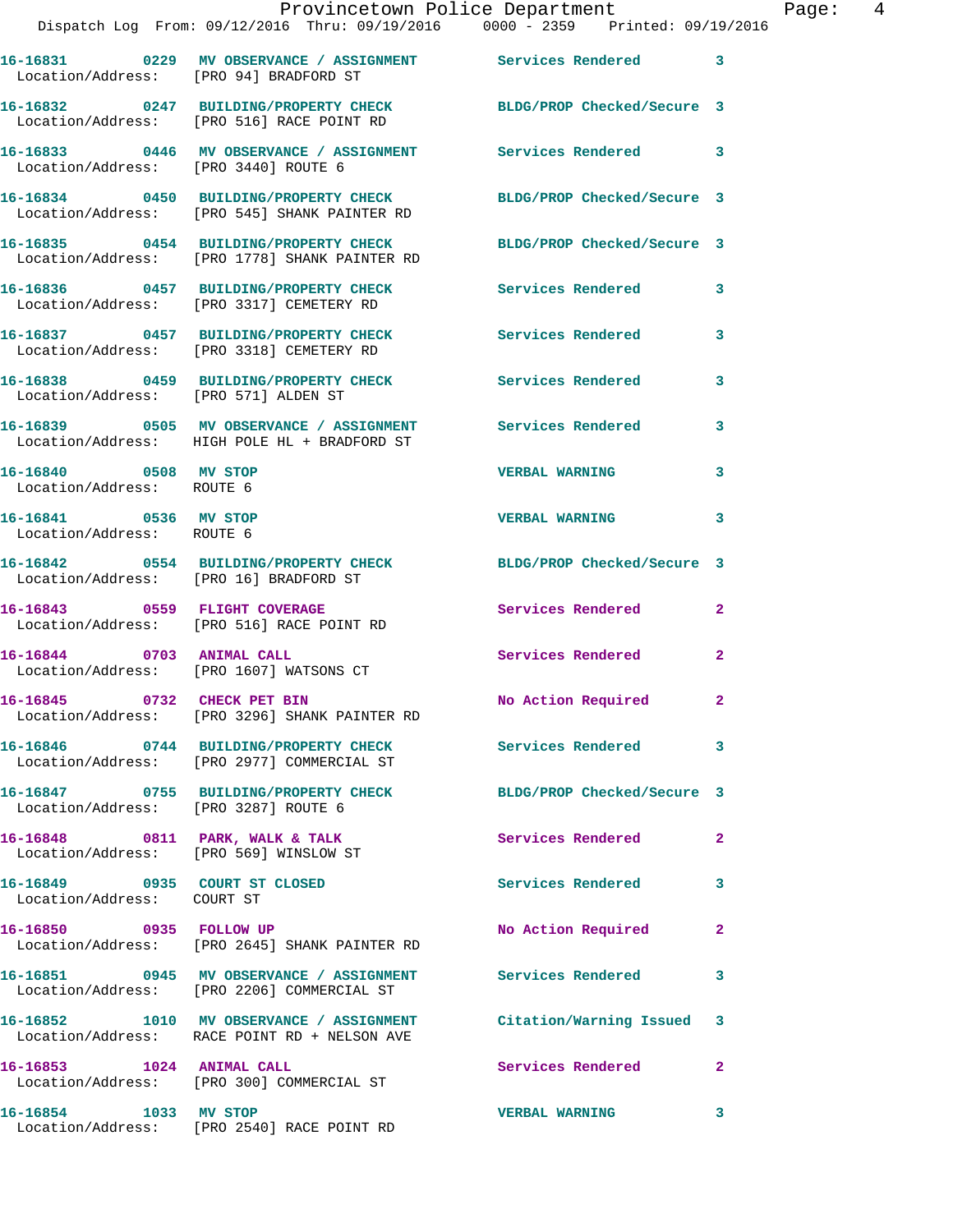Dispatch Log From: 09/12/2016 Thru: 09/19/2016 0000 - 2359 Printed: 09/19/2016

| 16-16855 1055 ANIMAL CALL<br>Location/Address: [PRO 1495] ALDEN ST       |                                                                                                | Services Rendered 2         |                         |
|--------------------------------------------------------------------------|------------------------------------------------------------------------------------------------|-----------------------------|-------------------------|
|                                                                          | 16-16856 1103 MEDICAL EMERGENCY<br>Location/Address: [PRO 526] RYDER ST EXT                    | Transported to Hospital 1   |                         |
| 16-16857 1104 D.O.T.                                                     | Location/Address: [PRO 440] HARRY KEMP WAY                                                     | Transported to Hospital 1   |                         |
| 16-16858 1118 FOLLOW UP                                                  | Location/Address: [PRO 3966] SHANK PAINTER RD                                                  | Services Rendered           | $\overline{2}$          |
|                                                                          | 16-16859 1125 PARKING COMPLAINT / GENERAL SPOKEN TO<br>Location/Address: [PRO 2418] JOHNSON ST |                             | 3                       |
| 16-16860 1131 PROPERTY DAMAGE<br>Location/Address: [PRO 639] CENTER ST   |                                                                                                | SPOKEN TO                   | 3                       |
| 16-16861 1140 PARK, WALK & TALK                                          | Location/Address: [PRO 173] COMMERCIAL ST                                                      | Services Rendered           | $\overline{2}$          |
| 16-16862 1227 FOUND WALLET<br>Location/Address: PEARL ST                 |                                                                                                | Services Rendered           | 3                       |
| 16-16863 1241 PAST LARCENY                                               | Location/Address: [PRO 1991] SHANK PAINTER RD                                                  | <b>Services Rendered</b>    | $\overline{2}$          |
| 16-16864 1344 ANIMAL CALL<br>Location/Address: [PRO 512] PRINCE ST       |                                                                                                | Services Rendered           | $\overline{a}$          |
| 16-16867 1445 SYNCHOPAL/REFUSAL<br>Location/Address: [PRO 3573] PEARL ST |                                                                                                | <b>PATIENT REFUSAL</b>      | $\mathbf{1}$            |
| Location/Address: [PRO 569] WINSLOW ST                                   | 16-16869 1454 FOUND CAR KEY/REMOTE                                                             | <b>Services Rendered</b>    | 3                       |
|                                                                          | 16-16870 1503 FOUND ID/CREDIT CARD<br>Location/Address: [PRO 300] COMMERCIAL ST                | Services Rendered           | $\mathbf{3}$            |
|                                                                          | 16-16872 1517 LOST PASSPORT<br>Location/Address: [PRO 542] SHANK PAINTER RD                    | Services Rendered           | $\overline{\mathbf{3}}$ |
|                                                                          | 16-16873 1519 BUILDING/PROPERTY CHECK<br>Location/Address: [PRO 1778] SHANK PAINTER RD         | BLDG/PROP Checked/Secure 3  |                         |
| 16-16874   1614 LANDLORD/TENANT                                          | Location/Address: [PRO 1516] BRADFORD ST                                                       | Services Rendered           | $\mathbf{2}$            |
| 16-16875 1616 ARM LACERATION                                             | Location/Address: [PRO 585] COMMERCIAL ST                                                      | <b>PATIENT REFUSAL</b>      | 1                       |
| 16-16876 1624 FOUND WALLET                                               | Location/Address: HOWLAND ST + HARRY KEMP WAY                                                  | Services Rendered           | 3                       |
| Location/Address: HARRY KEMP WAY                                         | 16-16877 1636 MV OBSERVANCE / ASSIGNMENT Services Rendered                                     |                             | 3                       |
|                                                                          | 16-16879 1720 LOST DOG/LOCATED<br>Location/Address: [PRO 1156] WINSLOW ST                      | Services Rendered           | $\overline{a}$          |
| 16-16880 1728 MINOR MV ACCIDENT<br>Refer To Accident: 16-70-AC           | Location/Address: HANCOCK ST + BRADFORD ST                                                     | <b>Services Rendered</b>    | 1                       |
|                                                                          | 16-16882 1946 PARK, WALK & TALK<br>Location/Address: [PRO 105] COMMERCIAL ST                   | <b>Services Rendered 22</b> |                         |
|                                                                          | 16-16883 2020 BUILDING/PROPERTY CHECK                                                          | BLDG/PROP Checked/Secure 3  |                         |

Location/Address: [PRO 3033] COMMERCIAL ST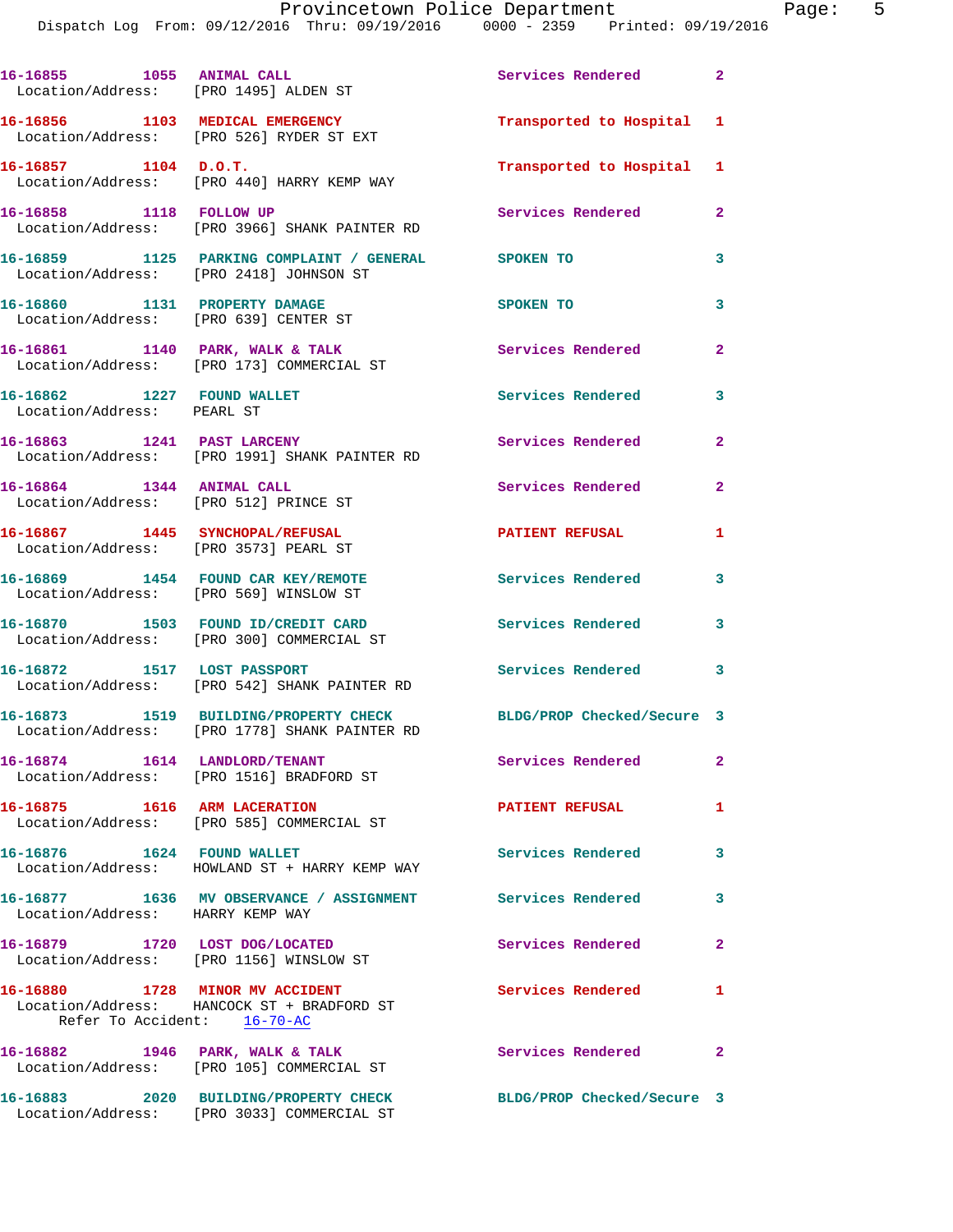|                                      | Provincetown Police Department The Rage: 6<br>Dispatch Log From: 09/12/2016 Thru: 09/19/2016 0000 - 2359 Printed: 09/19/2016 |                               |                         |
|--------------------------------------|------------------------------------------------------------------------------------------------------------------------------|-------------------------------|-------------------------|
|                                      | 16-16884 2046 BUILDING/PROPERTY CHECK BLDG/PROP Checked/Secure 3<br>Location/Address: [PRO 182] COMMERCIAL ST                |                               |                         |
|                                      | 16-16885 2118 BUILDING/PROPERTY CHECK BLDG/PROP Checked/Secure 3<br>Location/Address: COMMERCIAL ST                          |                               |                         |
|                                      | 16-16886 2126 BUILDING/PROPERTY CHECK BLDG/PROP Checked/Secure 3<br>Location/Address: [PRO 3287] ROUTE 6                     |                               |                         |
|                                      | 16-16887 2126 BUILDING/PROPERTY CHECK BLDG/PROP Checked/Secure 3<br>Location/Address: [PRO 519] RACE POINT RD                |                               |                         |
|                                      | 16-16888 2358 MV BOLO REQUEST Could Not Locate 2<br>Location/Address: [PRO 2559] COMMERCIAL ST                               |                               |                         |
| For Date: $09/14/2016$ - Wednesday   |                                                                                                                              |                               |                         |
|                                      | 16-16889 0035 MV OBSERVANCE / ASSIGNMENT Services Rendered 3<br>Location/Address: [PRO 595] BRADFORD ST                      |                               |                         |
| Location/Address: ROUTE 6 + SNAIL RD | 16-16890 0036 MV OBSERVANCE / ASSIGNMENT Services Rendered 3                                                                 |                               |                         |
|                                      | 16-16891 0040 MV OBSERVANCE / ASSIGNMENT Services Rendered 3<br>Location/Address: BRADFORD ST + HOWLAND ST                   |                               |                         |
|                                      | 16-16892 0050 MV OBSERVANCE / ASSIGNMENT Services Rendered 3<br>Location/Address: BRADFORD ST + RYDER ST                     |                               |                         |
|                                      | 16-16893 0114 VERBAL LIGHTS/MARKED LANES VERBAL WARNING<br>Location/Address: KENDALL LN + BRADFORD ST                        |                               | 3                       |
|                                      | 16-16894 0121 VERBAL STOP SIGN Citation/Warning Issued 3<br>Location/Address: BAKER AVE + BRADFORD ST                        |                               |                         |
|                                      | 16-16895 0128 MV OBSERVANCE / ASSIGNMENT Services Rendered 3<br>Location/Address: [PRO 3440] ROUTE 6                         |                               |                         |
| Location/Address: [PRO 2521] ROUTE 6 | 16-16896  0147  VERBAL DEFECTIVE LIGHTS  VERBAL WARNING                                                                      |                               | 3                       |
|                                      | 16-16897 0157 BY-LAW VIOLATION<br>Location/Address: [PRO 3033] COMMERCIAL ST                                                 | BLDG/PROP Checked/Secure 3    |                         |
|                                      | 16-16898 0209 LOBBY TRAFFIC<br>Location/Address: [PRO 542] SHANK PAINTER RD                                                  | Services Rendered 2           | 18                      |
|                                      | 16-16899 0255 NOISE COMPLAINT<br>Location/Address: [PRO 1760] PRISCILLA ALDEN RD                                             | SPOKEN TO                     | $\overline{\mathbf{3}}$ |
|                                      | 16-16900 0308 ALARM - GENERAL<br>Location/Address: [PRO 2977] COMMERCIAL ST                                                  | False Alarm<br>$\blacksquare$ |                         |
|                                      | 16-16901 0310 BUILDING/PROPERTY CHECK BLDG/PROP Checked/Secure 3<br>Location/Address: [PRO 569] WINSLOW ST                   |                               |                         |
|                                      | 16-16902 0310 BUILDING/PROPERTY CHECK BLDG/PROP Checked/Secure 3<br>Location/Address: [PRO 1989] COMMERCIAL ST               |                               |                         |
|                                      | 16-16903 0415 COMCAST DOWN<br>Location/Address: [PRO 542] SHANK PAINTER RD                                                   | Services Rendered 3           |                         |
| 16-16904 0535 MV STOP                | Location/Address: [PRO 539] SHANK PAINTER RD                                                                                 | VERBAL WARNING 3              |                         |
|                                      | 16-16905 0539 MV OBSERVANCE / ASSIGNMENT Services Rendered 3<br>Location/Address: ROUTE 6 + HOWLAND ST                       |                               |                         |
|                                      | 16-16906 0539 BUILDING/PROPERTY CHECK BLDG/PROP Checked/Secure 3<br>Location/Address: [PRO 447] JEROME SMITH RD              |                               |                         |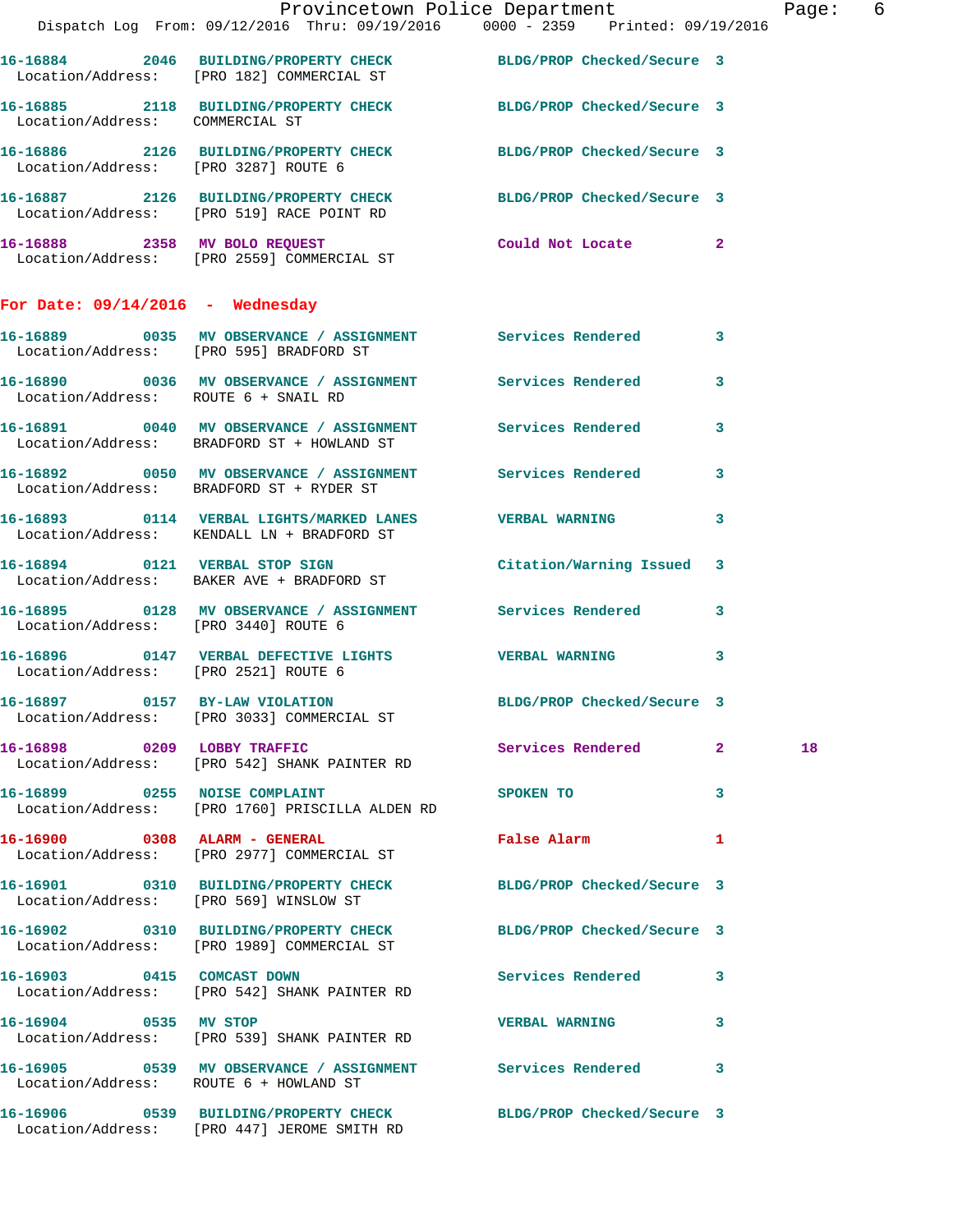**16-16907 0546 BUILDING/PROPERTY CHECK BLDG/PROP Checked/Secure 3**  Location/Address: [PRO 530] SHANK PAINTER RD **16-16908 0607 MV OBSERVANCE / ASSIGNMENT Services Rendered 3**  Location/Address: COMMERCIAL ST + SNAIL RD **16-16909 0618 ALARM - FIRE False Alarm 1**  Location/Address: [PRO 197] COMMERCIAL ST **16-16910 0628 NOISE COMPLAINT SPOKEN TO 3**  Location/Address: [PRO 1526] BREWSTER ST **16-16911 0802 DISTURBANCE/MEDICAL Transported to Hospital 1**  Location/Address: [PRO 1115] STANDISH ST **16-16912 0821 SCHOOL Services Rendered 3**  Location/Address: [PRO 569] WINSLOW ST **16-16913 1035 BUILDING/PROPERTY CHECK BLDG/PROP Checked/Secure 3**  Location/Address: [PRO 3033] COMMERCIAL ST **16-16914 1052 D.O.T. Transported to Hospital 1**  Location/Address: [PRO 440] HARRY KEMP WAY **16-16915 1059 MV OBSERVANCE / ASSIGNMENT Services Rendered 3**  Location/Address: [PRO 3664] HOWLAND ST **16-16916 1101 MEDICAL EMERGENCY Transported to Hospital 1**  Location/Address: POINT ST **16-16917 1102 MEDICAL EMERGENCY Transported to Hospital 1 2**  Location/Address: [PRO 2984] COMMERCIAL ST **16-16919 1117 COMPLAINT Services Rendered 3**  Location/Address: [PRO 1563] CONWELL ST **16-16920 1127 SUSPICIOUS ACTIVITY Could Not Locate 2**  Location/Address: [PRO 379] COMMERCIAL ST **16-16921 1135 GENERATOR Services Rendered 3**  Location/Address: [PRO 542] SHANK PAINTER RD **16-16922 1140 FOLLOW UP Services Rendered 2**  Location/Address: [PRO 3966] SHANK PAINTER RD 16-16923 1154 PARK, WALK & TALK **Services Rendered** 2 Location/Address: COMMERCIAL ST **16-16924 1240 MISSING CAT Services Rendered 3**  Location/Address: COMMERCIAL ST **16-16925 1252 MV DISABLED Services Rendered 2**  Location/Address: [PRO 2518] ROUTE 6 **16-16926 1256 AIRPORT COVERAGE Services Rendered 2**  Location/Address: [PRO 516] RACE POINT RD 16-16927 1324 FOUND KEYS **16-16927** 1324 Services Rendered 3 Location/Address: [PRO 542] SHANK PAINTER RD **16-16928 1329 MV OBSERVANCE / ASSIGNMENT Services Rendered 3**  Location/Address: [PRO 2521] ROUTE 6 **16-16929 1339 MV STOP VERBAL WARNING 3**  Location/Address: [PRO 2521] ROUTE 6 **16-16930 1351 MEDICAL EMERGENCY Transported to Hospital 1**  Location: [PRO 3431] LOPES SQUARE **16-16931 1411 MEDICAL EMERGENCY Transported to Hospital 1**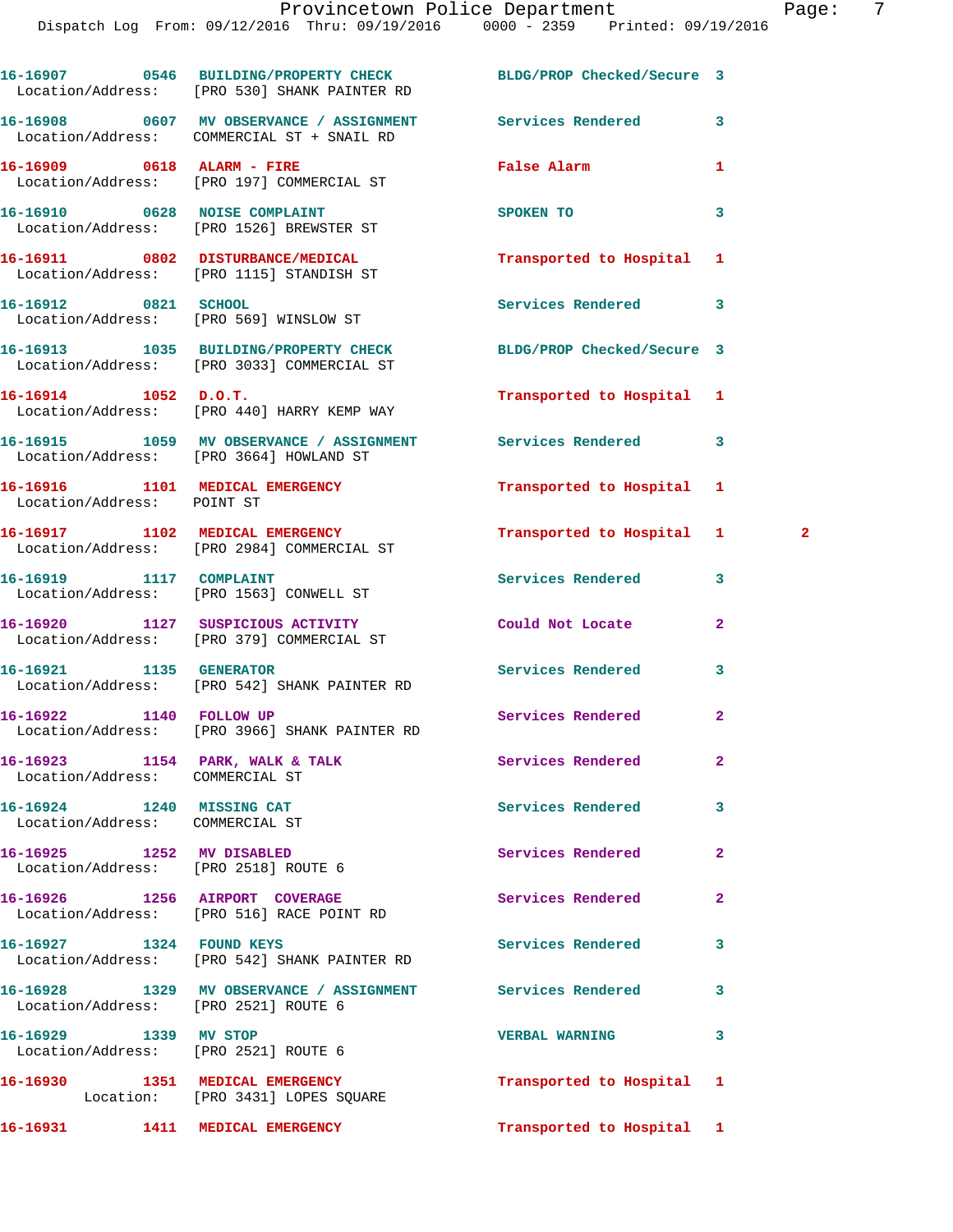|                                                     | Dispatch Log From: 09/12/2016 Thru: 09/19/2016 0000 - 2359 Printed: 09/19/2016                                 | Provincetown Police Department |                         | Page: | 8 |
|-----------------------------------------------------|----------------------------------------------------------------------------------------------------------------|--------------------------------|-------------------------|-------|---|
|                                                     | Location/Address: [PRO 2849] COMMERCIAL ST                                                                     |                                |                         |       |   |
|                                                     | 16-16932 1437 SHOPLIFTER<br>Location/Address: [PRO 1200] COMMERCIAL ST                                         | <b>Services Rendered</b>       | $\overline{2}$          |       |   |
| Location/Address: HARRY KEMP WAY                    | 16-16934 1500 MV OBSERVANCE / ASSIGNMENT Services Rendered                                                     |                                | $\overline{\mathbf{3}}$ |       |   |
|                                                     | 16-16935 1506 MV OBSERVANCE / ASSIGNMENT Services Rendered<br>Location/Address: SHANK PAINTER RD + BRADFORD ST |                                | 3                       |       |   |
| Location/Address: [PRO 3222] ALDEN ST               | 16-16938 1559 MEDICAL EMERGENCY                                                                                | Transported to Hospital 1      |                         |       |   |
| 16-16939 1629 MV STOP<br>Location/Address: RYDER ST |                                                                                                                | SPOKEN TO                      | 3                       |       |   |
| 16-16941 1648 MV STOP                               | Location/Address: [PRO 2805] BRADFORD ST EXT                                                                   | <b>VERBAL WARNING</b>          | 3                       |       |   |
|                                                     | 16-16942 1653 MEDICAL EMERGENCY<br>Location/Address: [PRO 1175] COOK ST                                        | Transported to Hospital 1      |                         |       |   |
|                                                     | 16-16944 1658 PARK, WALK & TALK<br>Location/Address: [PRO 105] COMMERCIAL ST                                   | No Action Required             | 2                       |       |   |
|                                                     | 16-16947 2018 FOUND VISA CREDIT CARD Services Rendered<br>Location/Address: [PRO 3314] COMMERCIAL ST           |                                | 3                       |       |   |
|                                                     | 16-16948 2140 MV COMPLAINT<br>Location/Address: [PRO 146] COMMERCIAL ST<br>Refer To Accident: 16-71-AC         | <b>Vehicle Towed</b>           | $\mathbf{2}$            |       |   |
|                                                     | 16-16950 2339 BUILDING/PROPERTY CHECK BLDG/PROP Checked/Secure 3<br>Location/Address: [PRO 99] COMMERCIAL ST   |                                |                         |       |   |
|                                                     | 16-16952 2347 NOISE COMPLAINT<br>Location/Address: COTTAGE ST + BRADFORD ST                                    | SPOKEN TO                      | 3                       |       |   |
|                                                     | 16-16951 2350 MV OBSERVANCE / ASSIGNMENT Services Rendered<br>Location/Address: HOWLAND ST + BRADFORD ST       |                                | 3                       |       |   |
| For Date: $09/15/2016$ - Thursday                   |                                                                                                                |                                |                         |       |   |
|                                                     | 16-16949 0000 LOBBY TRAFFIC<br>Location/Address: [PRO 542] SHANK PAINTER RD                                    | Services Rendered 2            |                         | 17    |   |
|                                                     | 16-16953 0021 BUILDING/PROPERTY CHECK<br>Location/Address: [PRO 1989] COMMERCIAL ST                            | BLDG/PROP Checked/Secure 3     |                         |       |   |
| Location/Address: BRADFORD ST                       | 16-16954 0047 BUILDING/PROPERTY CHECK                                                                          | BLDG/PROP Checked/Secure 3     |                         |       |   |
| Location/Address: SHANK PAINTER RD                  | 16-16955 0057 MEDICAL EMERGENCY/LIFT ASSIST Services Rendered 1                                                |                                |                         |       |   |
|                                                     | 16-16956 0118 BUILDING/PROPERTY CHECK<br>Location/Address: [PRO 444] HIGH POLE HILL                            | BLDG/PROP Checked/Secure 3     |                         |       |   |
|                                                     | 16-16957  0121 MV OBSERVANCE / ASSIGNMENT Services Rendered<br>Location/Address: HIGH POLE HL + BRADFORD ST    |                                | 3                       |       |   |
| 16-16958 0206 MV STOP                               | Location/Address: CONWELL ST + HARRY KEMP WAY                                                                  | <b>VERBAL WARNING</b>          | 3                       |       |   |
|                                                     | 16-16959 0218 BUILDING/PROPERTY CHECK<br>Location/Address: [PRO 2859] BRADFORD ST                              | BLDG/PROP Checked/Secure 3     |                         |       |   |
|                                                     | 16-16960 0221 MV OBSERVANCE / ASSIGNMENT Services Rendered<br>Location/Address: [PRO 2494] BRADFORD ST         |                                | 3                       |       |   |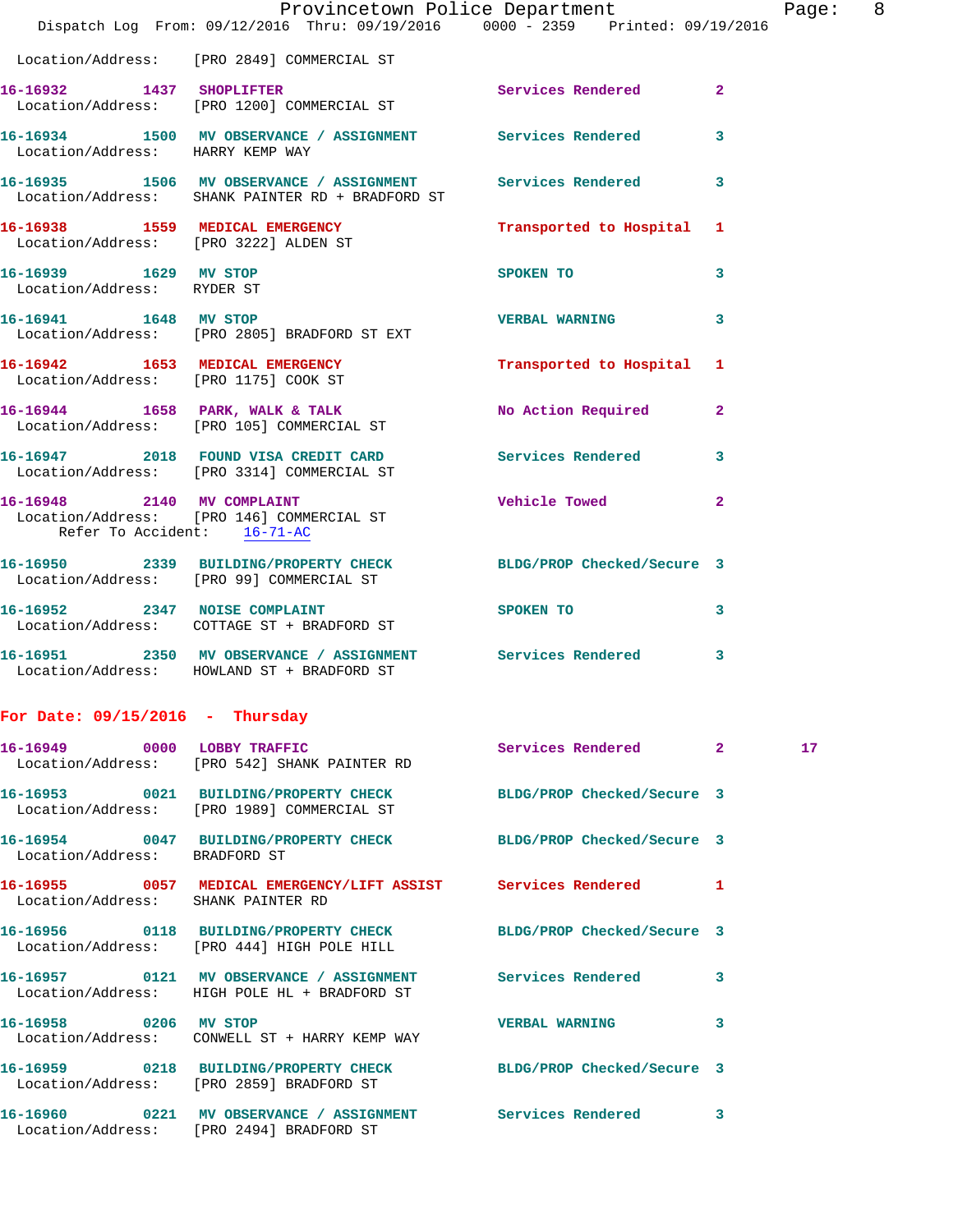|                                        | 16-16961 0233 NOISE COMPLAINT<br>Location/Address: [PRO 3947] BRADFORD ST                                 | SPOKEN TO                  | 3            |
|----------------------------------------|-----------------------------------------------------------------------------------------------------------|----------------------------|--------------|
|                                        | 16-16962 0245 BUILDING/PROPERTY CHECK<br>Location/Address: [PRO 3259] MACMILLAN WHARF                     | <b>Services Rendered</b>   | 3            |
|                                        | 16-16963 0249 BUILDING/PROPERTY CHECK<br>Location/Address: [PRO 1638] COMMERCIAL ST                       | BLDG/PROP Checked/Secure 3 |              |
|                                        | 16-16964 0250 BUILDING/PROPERTY CHECK<br>Location/Address: [PRO 433] RYDER ST EXT                         | Services Rendered 3        |              |
|                                        | 16-16965 0454 BUILDING/PROPERTY CHECK<br>Location/Address: [PRO 545] SHANK PAINTER RD                     | BLDG/PROP Checked/Secure 3 |              |
|                                        | 16-16966 0458 BUILDING/PROPERTY CHECK<br>Location/Address: [PRO 1778] SHANK PAINTER RD                    | BLDG/PROP Checked/Secure 3 |              |
|                                        | 16-16967 0513 BUILDING/PROPERTY CHECK<br>Location/Address: [PRO 1646] WINSLOW ST                          | BLDG/PROP Checked/Secure 3 |              |
| Location/Address:                      | 16-16968 0518 BUILDING/PROPERTY CHECK<br>[PRO 2483] COMMERCIAL ST                                         | <b>Services Rendered</b>   | 3            |
|                                        | 16-16969 0532 BUILDING/PROPERTY CHECK<br>Location/Address: [PRO 2483] COMMERCIAL ST                       | <b>Services Rendered</b>   | 3            |
|                                        | 16-16970 0555 MV OBSERVANCE / ASSIGNMENT<br>Location/Address: [PRO 106] COMMERCIAL ST                     | <b>Services Rendered</b>   | 3            |
| Location/Address: [PRO 413] CONWELL ST | 16-16971 0611 BUILDING/PROPERTY CHECK                                                                     | BLDG/PROP Checked/Secure 3 |              |
|                                        | 16-16972 0741 PARK, WALK & TALK/PET PANTRY Services Rendered<br>Location/Address: [PRO 285] COMMERCIAL ST |                            | $\mathbf{2}$ |
| 16-16973 0809 SCHOOL                   | Location/Address: [PRO 569] WINSLOW ST                                                                    | Services Rendered          | 3            |
|                                        | 16-16974 0832 MV OBSERVANCE / ASSIGNMENT<br>Location: RT.6 AND PROVINCELANDS RD                           | Services Rendered          | 3            |
|                                        | 16-16975 0902 BUILDING/PROPERTY CHECK<br>Location/Address: [PRO 2500] COMMERCIAL ST                       | BLDG/PROP Checked/Secure 3 |              |
| Location/Address: ALDEN ST             |                                                                                                           | Transported to Hospital 1  |              |
|                                        | 16-16977 0942 BUILDING/PROPERTY CHECK<br>Location/Address: [PRO 2483] COMMERCIAL ST                       | <b>Services Rendered</b>   | 3            |
|                                        | 16-16978 1009 MISPLACED WALLET<br>Location/Address: [PRO 542] SHANK PAINTER RD                            | <b>Services Rendered</b>   | 3            |
| Location/Address: [PRO 2521] ROUTE 6   | 16-16979 1018 MV OBSERVANCE / ASSIGNMENT Services Rendered                                                |                            | 3            |
| 16-16980 1025 COMPLAINT                | Location/Address: [PRO 542] SHANK PAINTER RD                                                              | SPOKEN TO                  | 3            |
|                                        | 16-16981 1126 BUILDING/PROPERTY CHECK Services Rendered<br>Location/Address: [PRO 2490] PROVINCELANDS RD  |                            | $\mathbf{3}$ |
|                                        | 16-16982 1158 MEDICAL EMERGENCY<br>Location/Address: [PRO 2977] COMMERCIAL ST                             | Transported to Hospital 1  |              |
| Location/Address: COURT ST             | 16-16983 1214 ASSIST AGENCY /SEWER DEPT Services Rendered                                                 |                            | $\mathbf{3}$ |
|                                        | 16-16984 1221 BUILDING/PROPERTY CHECK                                                                     | Services Rendered 3        |              |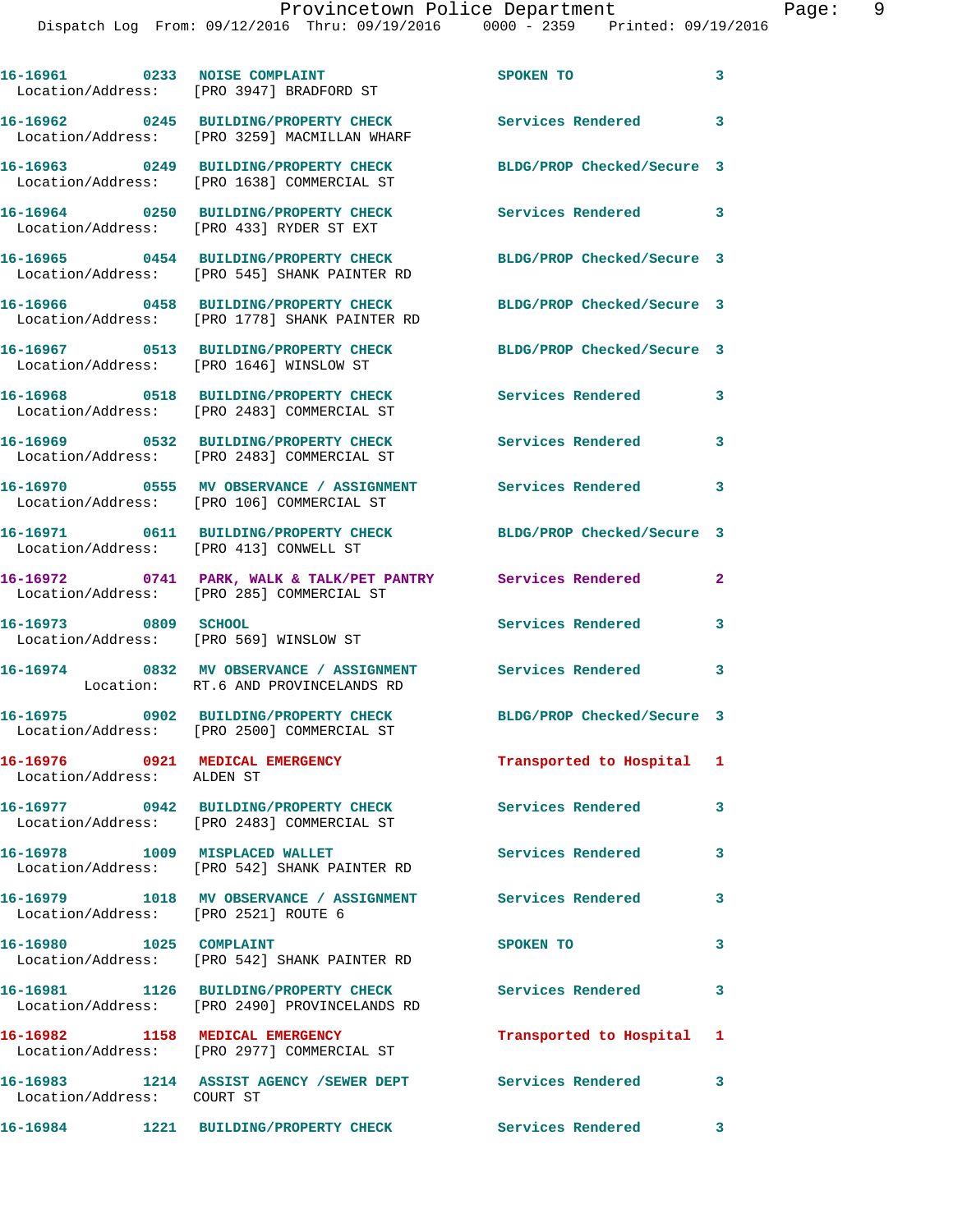|                                                          | Dispatch Log From: 09/12/2016 Thru: 09/19/2016 0000 - 2359 Printed: 09/19/2016                                | Provincetown Police Department Page: 10 |              |  |
|----------------------------------------------------------|---------------------------------------------------------------------------------------------------------------|-----------------------------------------|--------------|--|
|                                                          | Location/Address: [PRO 2898] JEROME SMITH RD                                                                  |                                         |              |  |
|                                                          | 16-16985 1230 MV OBSERVANCE / ASSIGNMENT Services Rendered 3<br>Location/Address: [PRO 330] COMMERCIAL ST     |                                         |              |  |
| Refer To Accident: 16-72-AC                              | 16-16986 1311 MV HIT & RUN<br>Location/Address: [PRO 3456] RYDER ST EXT                                       | Investigated                            | $\mathbf{2}$ |  |
|                                                          | 16-16988 1323 PARK, WALK & TALK (2008) Services Rendered Location/Address: [PRO 537] SHANK PAINTER RD         |                                         | $\mathbf{2}$ |  |
|                                                          | 16-16987 1330 LOST I.D/CARDS/CASH Services Rendered 3<br>Location/Address: [PRO 542] SHANK PAINTER RD         |                                         |              |  |
|                                                          | 16-16989 1452 MEDICAL EMERGENCY PATIENT REFUSAL<br>Location/Address: [PRO 444] HIGH POLE HILL                 |                                         | 1            |  |
|                                                          | 16-16990 1503 AT SCHOOL<br>Location/Address: [PRO 569] WINSLOW ST                                             | Services Rendered 3                     |              |  |
|                                                          | 16-16991 1508 LARCENY /FORGERY/ FRAUD Services Rendered<br>Location/Address: [PRO 606] CONWELL ST             |                                         | $\mathbf{2}$ |  |
| Location/Address: HOWLAND ST                             | 16-16994 1512 NEIGHBOR DISPUTE SPOKEN TO 3                                                                    |                                         |              |  |
|                                                          | 16-16993 1523 BUILDING/PROPERTY CHECK Services Rendered<br>Location/Address: [PRO 2898] JEROME SMITH RD       |                                         | 3            |  |
|                                                          | 16-16995 1549 ASSIST CITIZEN 2001 Services Rendered 3<br>Location/Address: [PRO 43] BRADFORD ST               |                                         |              |  |
|                                                          | 16-16996 1555 COMPLAINT<br>Location/Address: [PRO 1094] RACE POINT RD                                         | SPOKEN TO DESCRIPTION OF REAL PROPERTY. | 3            |  |
| 16-16997 1706 SHOPLIFTING<br>Refer To Summons: 16-277-AR | Location/Address: [PRO 3314] COMMERCIAL ST                                                                    | Services Rendered                       | 3            |  |
|                                                          | 16-16998 1707 PARK, WALK & TALK 1988 Services Rendered 2<br>Location/Address: [PRO 105] COMMERCIAL ST         |                                         |              |  |
| Location/Address: [PRO 2513] ROUTE 6                     | 16-16999 1721 MV OBSERVANCE / ASSIGNMENT Services Rendered 3                                                  |                                         |              |  |
|                                                          | 16-17000 1810 FOUND CREDIT CARD<br>Location/Address: [PRO 105] COMMERCIAL ST                                  | No Action Required 3                    |              |  |
|                                                          | 16-17002 1834 ANIMAL CALL<br>Location/Address: [PRO 526] RYDER ST EXT                                         | Services Rendered                       | $\mathbf{2}$ |  |
|                                                          | 16-17003 1852 COMPLAINT<br>Location/Address: [PRO 542] SHANK PAINTER RD                                       | Services Rendered                       | 3            |  |
|                                                          | 16-17004 1859 MV COMPLAINT/I.P. DRIVER Could Not Locate<br>Location/Address: PRISCILLA ALDEN RD + WEBSTER AVE |                                         | $\mathbf{2}$ |  |
|                                                          | 16-17005 1943 BUILDING/PROPERTY CHECK BLDG/PROP Checked/Secure 3<br>Location/Address: [PRO 1780] JOHNSON ST   |                                         |              |  |
|                                                          | 16-17006 1955 BUILDING/PROPERTY CHECK Services Rendered<br>Location/Address: [PRO 2483] COMMERCIAL ST         |                                         | 3            |  |
| Location/Address: [PRO 2521] ROUTE 6                     | 16-17007 2012 MV OBSERVANCE / ASSIGNMENT Services Rendered                                                    |                                         | 3            |  |
| 16-17008 2058 ANIMAL CALL                                | Location/Address: [PRO 3128] CONWELL ST                                                                       | <b>Services Rendered</b>                | 2            |  |
| 16-17009 2114 MV STOP                                    |                                                                                                               | <b>VERBAL WARNING</b>                   | 3            |  |
|                                                          |                                                                                                               |                                         |              |  |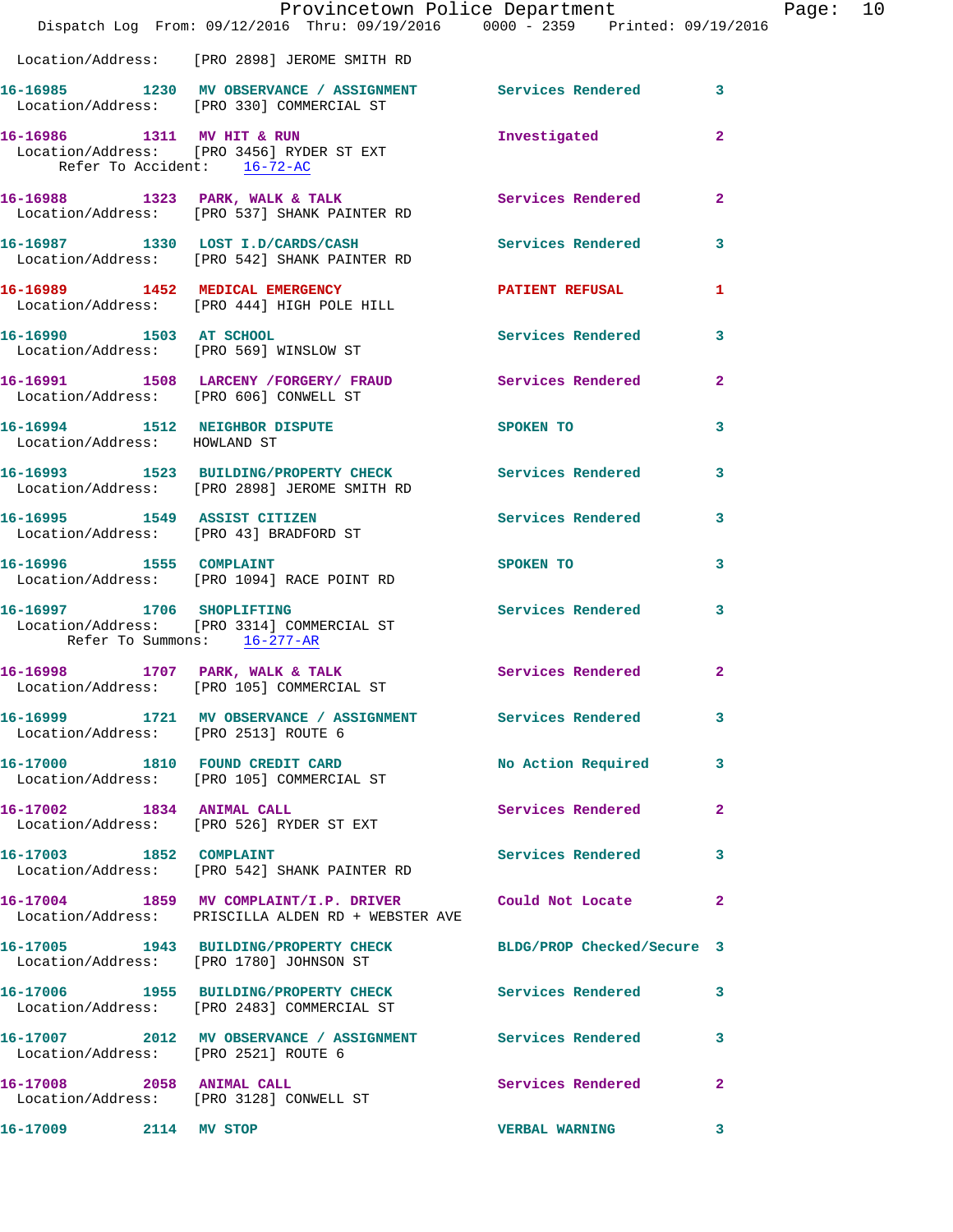|                                         | Dispatch Log From: 09/12/2016 Thru: 09/19/2016 0000 - 2359 Printed: 09/19/2016                                   | Provincetown Police Department |                         | Page: | 11 |
|-----------------------------------------|------------------------------------------------------------------------------------------------------------------|--------------------------------|-------------------------|-------|----|
|                                         | Location/Address: [PRO 597] COMMERCIAL ST                                                                        |                                |                         |       |    |
| 16-17010 2127 ANIMAL CALL               | Location/Address: [PRO 2483] COMMERCIAL ST                                                                       | No Action Required             | $\mathbf{2}$            |       |    |
|                                         | 16-17011 2142 BAR CHECK<br>Location/Address: [PRO 484] MASONIC PL                                                | <b>Services Rendered</b>       | $\mathbf{2}$            |       |    |
|                                         | 16-17012 2213 MEDICAL EMERGENCY<br>Location/Address: [PRO 1050] PILGRIM HEIGHTS RD                               | Transported to Hospital        | -1                      |       |    |
| 16-17014 2228 ASSIST CITIZEN            | Location/Address: [PRO 1760] PRISCILLA ALDEN RD                                                                  | <b>Services Rendered</b>       | 3                       |       |    |
|                                         | 16-17017 2354 ANIMAL CALL/COYOTE GONE ON ARRIVAL<br>Location/Address: TREMONT ST + WEST VINE ST                  |                                | $\mathbf{2}$            |       |    |
| For Date: $09/16/2016$ - Friday         |                                                                                                                  |                                |                         |       |    |
|                                         | 16-17016 0000 LOBBY TRAFFIC<br>Location/Address: [PRO 542] SHANK PAINTER RD                                      | Services Rendered 2            |                         | 26    |    |
| Location/Address: [PRO 569] WINSLOW ST  | 16-17018 0012 SERVICE CALL                                                                                       | Services Rendered              | 3                       |       |    |
| Location/Address: ROUTE 6 + SNAIL RD    | 16-17019 0049 MV OBSERVANCE / ASSIGNMENT Services Rendered                                                       |                                | 3                       |       |    |
| Location/Address: [PRO 1894] WINSLOW ST | 16-17020 0052 MEDICAL EMERGENCY/FINGER Transported to Hospital                                                   |                                | -1                      |       |    |
|                                         | 16-17021 0111 MEDICAL EMERGENCY/HEAD<br>Location/Address: COURT ST + COMMERCIAL ST                               | Transported to Hospital        | 1                       |       |    |
|                                         | 16-17022 0143 BUILDING/PROPERTY CHECK Services Rendered<br>Location/Address: [PRO 3928] COMMERCIAL ST            |                                | 3                       |       |    |
|                                         | 16-17023 0235 BUILDING/PROPERTY CHECK BLDG/PROP Checked/Secure 3<br>Location/Address: [PRO 530] SHANK PAINTER RD |                                |                         |       |    |
| Location/Address: SHANK PAINTER RD      | 16-17025 0510 MV OBSERVANCE / ASSIGNMENT No Action Required                                                      |                                | 3                       |       |    |
|                                         | 16-17026 0514 MV OBSERVANCE / ASSIGNMENT Services Rendered<br>Location/Address: ROUTE 6 + HOWLAND ST             |                                | 3                       |       |    |
|                                         | 16-17027 0709 ANIMAL CALL/BIRDS Services Rendered<br>Location/Address: [PRO 1207] COMMERCIAL ST                  |                                | $\mathbf{2}$            |       |    |
| 16-17028 0721 F/U TURTLE                | Location/Address: [PRO 2483] COMMERCIAL ST                                                                       | Services Rendered              | $\mathbf{2}$            |       |    |
|                                         | 16-17029 0744 BUILDING/PROPERTY CHECK Services Rendered<br>Location/Address: [PRO 2977] COMMERCIAL ST            |                                | 3                       |       |    |
| 16-17030 0804 SCHOOL                    | Location/Address: [PRO 569] WINSLOW ST                                                                           | Services Rendered              | 3                       |       |    |
|                                         | 16-17031 0807 PARK, WALK & TALK<br>Location/Address: [PRO 3259] MACMILLAN WHARF                                  | Services Rendered              | $\overline{\mathbf{2}}$ |       |    |
|                                         | 16-17032 0828 PET PANTRY<br>Location/Address: [PRO 3296] SHANK PAINTER RD                                        | <b>Services Rendered</b>       | $\mathbf{2}$            |       |    |
|                                         | 16-17033 0910 MV OBSERVANCE / ASSIGNMENT Services Rendered<br>Location/Address: HIGH POLE HL + BRADFORD ST       |                                | 3                       |       |    |
| Location/Address: [PRO 571] ALDEN ST    | 16-17034 0923 BUILDING/PROPERTY CHECK Services Rendered                                                          |                                | 3                       |       |    |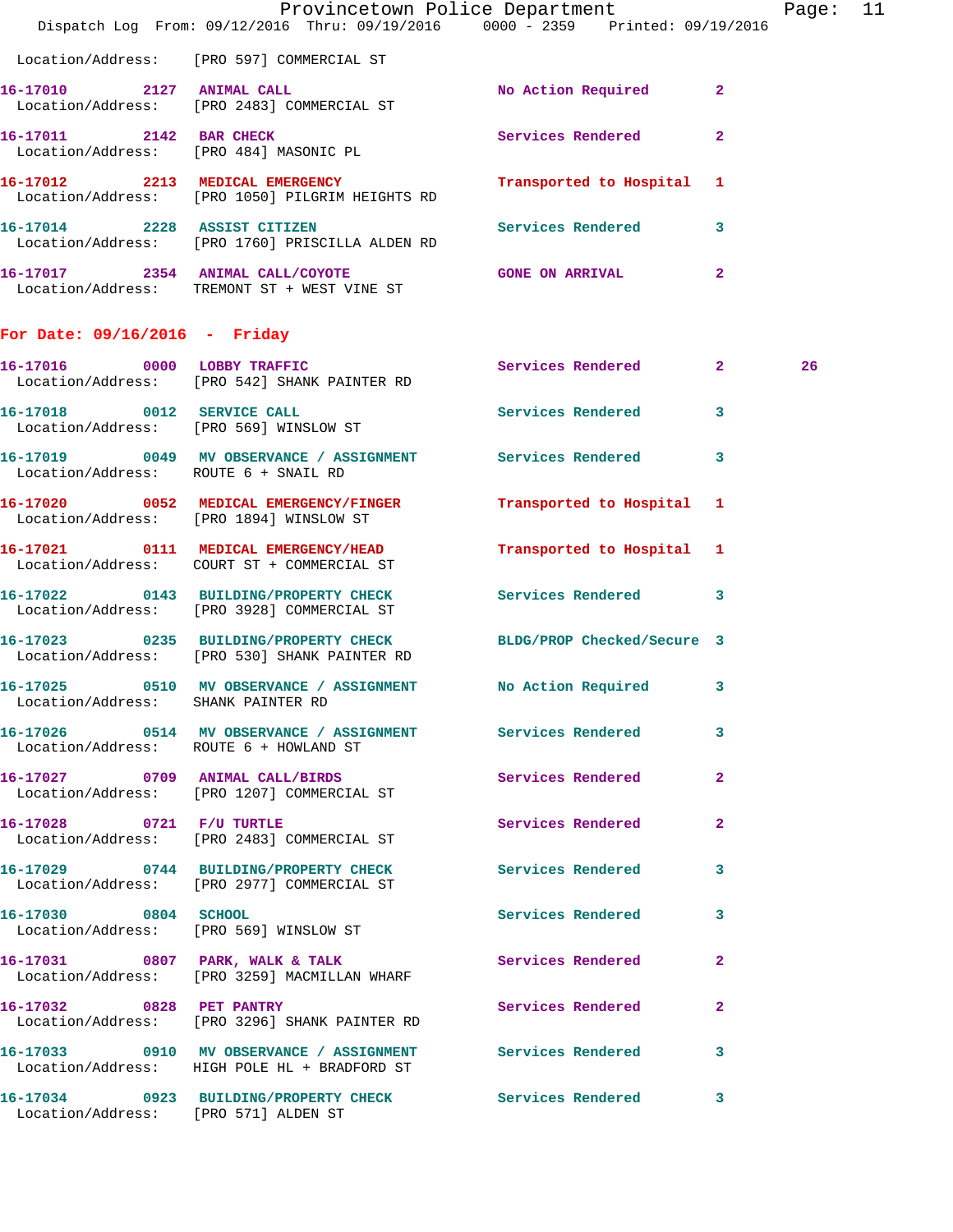|                                                                    | Provincetown Police Department<br>Dispatch Log From: 09/12/2016 Thru: 09/19/2016 0000 - 2359 Printed: 09/19/2016  |                           |              | Page: 12 |  |
|--------------------------------------------------------------------|-------------------------------------------------------------------------------------------------------------------|---------------------------|--------------|----------|--|
|                                                                    | 16-17035 1016 FOLLOW UP Services Rendered 2<br>Location/Address: [PRO 3966] SHANK PAINTER RD                      |                           |              |          |  |
| Location/Address: [PRO 3287] ROUTE 6                               | 16-17036 1041 BUILDING/PROPERTY CHECK BLDG/PROP Checked/Secure 3                                                  |                           |              |          |  |
|                                                                    | 16-17037 1047 MV OBSERVANCE / ASSIGNMENT Services Rendered 3<br>Location/Address: SHANK PAINTER RD + PROVINCE RD  |                           |              |          |  |
|                                                                    | 16-17038 1126 TRAFFIC CONTROL ST Services Rendered 3<br>Location/Address: [PRO 106] COMMERCIAL ST                 |                           |              |          |  |
|                                                                    | 16-17039 1132 BUILDING/PROPERTY CHECK BLDG/PROP Checked/Secure 3<br>Location/Address: [PRO 3033] COMMERCIAL ST    |                           |              |          |  |
|                                                                    | 16-17040 1149 DISTURBANCE<br>Location/Address: [PRO 2852] COMMERCIAL ST                                           | Could Not Locate 1        |              |          |  |
|                                                                    | 16-17042 1249 HARASSMENT<br>Location/Address: [PRO 2984] COMMERCIAL ST                                            | Investigated              | $\mathbf{2}$ |          |  |
| Refer To Accident: 16-73-AC                                        | 16-17043 1304 MV HIT & RUN<br>Location/Address: [PRO 537] SHANK PAINTER RD                                        | Investigated              | $\mathbf{2}$ |          |  |
| 16-17044 1317 MV STOP                                              | Location/Address: [PRO 3440] ROUTE 6                                                                              | Citation/Warning Issued 3 |              |          |  |
|                                                                    | 16-17047 1434 BUILDING/PROPERTY CHECK BLDG/PROP Checked/Secure 3<br>Location/Address: [PRO 3033] COMMERCIAL ST    |                           |              |          |  |
|                                                                    | 16-17048 1435 BIKE GENERAL<br>Location/Address: [PRO 3344] COMMERCIAL ST                                          | Services Rendered 2       |              |          |  |
|                                                                    | 16-17050 1507 SUBJECT WALKING ON ROAD Could Not Locate 3<br>Location/Address: [PRO 2513] ROUTE 6                  |                           |              |          |  |
|                                                                    | 16-17051 1507 PARK, WALK & TALK<br>Location/Address: [PRO 569] WINSLOW ST                                         | Services Rendered         | $\mathbf{2}$ |          |  |
|                                                                    | 16-17049 1508 TRESPASS<br>Location/Address: [PRO 1094] RACE POINT RD                                              | SPOKEN TO                 | $\mathbf{2}$ |          |  |
|                                                                    | 16-17054 1538 BUILDING/PROPERTY CHECK BLDG/PROP Checked/Secure 3<br>Location/Address: [PRO 1778] SHANK PAINTER RD |                           |              |          |  |
| Location/Address: [PRO 3222] ALDEN ST                              | 16-17053 1542 DOCTOR-ORDERED TRANSPORT Transported to Hospital 1                                                  |                           |              |          |  |
|                                                                    | 16-17055 1548 PARK, WALK & TALK<br>Location/Address: [PRO 105] COMMERCIAL ST                                      | Services Rendered 2       |              |          |  |
| Location/Address: [PRO 3440] ROUTE 6                               | 16-17056 1631 MV OBSERVANCE / ASSIGNMENT Services Rendered                                                        |                           | 3            |          |  |
|                                                                    | 16-17057 1644 MV OBSERVANCE / ASSIGNMENT Services Rendered 3<br>Location/Address: HOWLAND ST + HARRY KEMP WAY     |                           |              |          |  |
| Location/Address: [PRO 2513] ROUTE 6                               | 16-17058 1650 VERBAL SPEED                                                                                        | <b>VERBAL WARNING</b>     | 3            |          |  |
| 16-17059 1700 VERBAL SPEED                                         | Location/Address: [PRO 3670] SHANK PAINTER RD                                                                     | <b>VERBAL WARNING</b>     | 3            |          |  |
|                                                                    | 16-17060 1703 LIFT ASSIST<br>Location/Address: [PRO 1250] SEASHORE PARK DR                                        | Services Rendered 1       |              |          |  |
| 16-17061 1705 VERBAL SPEED<br>Location/Address: [PRO 2513] ROUTE 6 |                                                                                                                   | <b>VERBAL WARNING</b>     | 3            |          |  |
| 16-17062 1710 MV STOP                                              |                                                                                                                   | VERBAL WARNING 3          |              |          |  |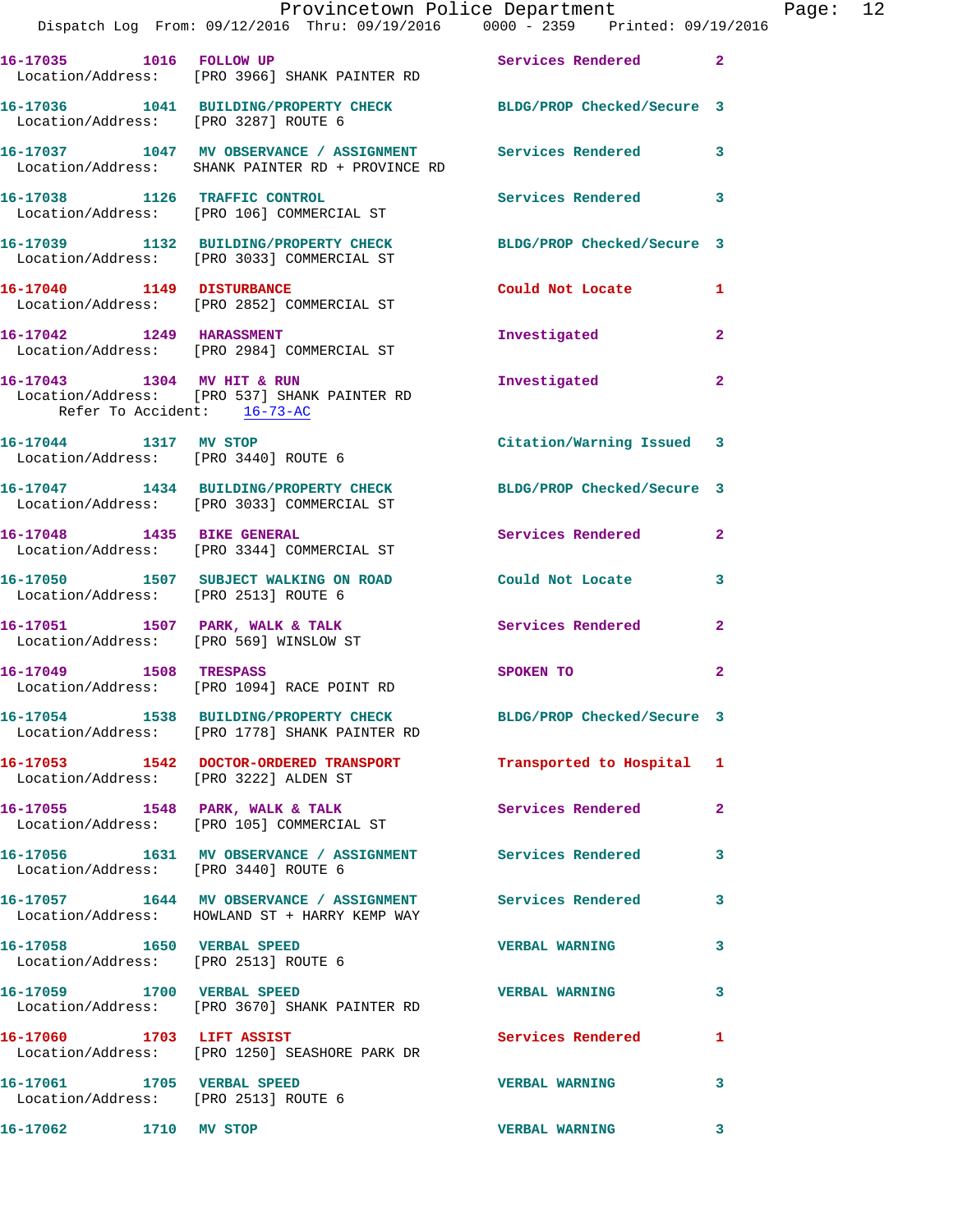|                                      | Dispatch Log From: 09/12/2016 Thru: 09/19/2016 0000 - 2359 Printed: 09/19/2016                                    | Provincetown Police Department                                                                                 |              | Page: 13 |  |
|--------------------------------------|-------------------------------------------------------------------------------------------------------------------|----------------------------------------------------------------------------------------------------------------|--------------|----------|--|
| Location/Address: ROUTE 6 + SNAIL RD |                                                                                                                   |                                                                                                                |              |          |  |
|                                      | 16-17063 1751 RENTAL SCAM<br>Location/Address: [PRO 2931] COMMERCIAL ST                                           | Services Rendered 2                                                                                            |              |          |  |
|                                      | 16-17064 1820 DISORDERLY<br>Location/Address: [PRO 1895] BRADFORD ST                                              | Unfounded                                                                                                      | $\mathbf{2}$ |          |  |
|                                      | 16-17065 1829 LOST WALLET<br>Location/Address: [PRO 542] SHANK PAINTER RD                                         | Services Rendered 3                                                                                            |              |          |  |
|                                      | 16-17067 1922 ATTEMPTED RENTAL SCAM SPOKEN TO<br>Location/Address: [PRO 1863] FRANKLIN ST                         |                                                                                                                | $\mathbf{2}$ |          |  |
|                                      | 16-17066 1925 BUILDING/PROPERTY CHECK BLDG/PROP Checked/Secure 3<br>Location/Address: [PRO 1778] SHANK PAINTER RD |                                                                                                                |              |          |  |
|                                      | 16-17068 1929 BUILDING/PROPERTY CHECK BLDG/PROP Checked/Secure 3<br>Location/Address: [PRO 3033] COMMERCIAL ST    |                                                                                                                |              |          |  |
| Location/Address: [PRO 2521] ROUTE 6 | 16-17069 1933 MV OBSERVANCE / ASSIGNMENT Services Rendered 3                                                      |                                                                                                                |              |          |  |
|                                      | 16-17070 1938 FOUND HTC CELLPHONE 60 Services Rendered 3<br>Location/Address: [PRO 148] COMMERCIAL ST             |                                                                                                                |              |          |  |
| 16-17071 1956 FOLLOW UP              | Location/Address: [PRO 3237] COMMERCIAL ST                                                                        | FOLLOW UP THE STATE OF THE STATE OF THE STATE OF THE STATE OF THE STATE OF THE STATE OF THE STATE OF THE STATE | $\mathbf{2}$ |          |  |
|                                      | 16-17072 1958 VERBAL LIGHT/PLATE<br>Location/Address: [PRO 259] COMMERCIAL ST                                     | <b>VERBAL WARNING</b>                                                                                          | 3            |          |  |
|                                      | 16-17073 2028 BUILDING/PROPERTY CHECK Services Rendered<br>Location/Address: [PRO 3259] MACMILLAN WHARF           |                                                                                                                | $\mathbf{3}$ |          |  |
|                                      | 16-17074 2211 FALL/EVALUATION<br>Location/Address: [PRO 265] BRADFORD ST                                          | Services Rendered 1                                                                                            |              |          |  |
| 16-17075 2232 FIREWORKS              | Location/Address: [PRO 564] BAYBERRY AVE                                                                          | Unfounded                                                                                                      | $\mathbf{2}$ |          |  |
| 16-17076 2241 BAR CHECK              | Location/Address: [PRO 106] COMMERCIAL ST                                                                         | BLDG/PROP Checked/Secure 2                                                                                     |              |          |  |
| Location/Address: SHANK PAINTER RD   | 16-17078 2304 MEDICAL EMERGENCY/LIFT                                                                              | Services Rendered                                                                                              | 1            |          |  |
|                                      | 16-17079 2307 BAR CHECK<br>Location/Address: [PRO 146] COMMERCIAL ST                                              | Services Rendered                                                                                              | $\mathbf{2}$ |          |  |
| 16-17080 2316 MV STOP                | Location/Address: [PRO 259] COMMERCIAL ST                                                                         | <b>VERBAL WARNING</b>                                                                                          | 3            |          |  |
| 16-17081 2322 BAR CHECK              | Location/Address: [PRO 2832] COMMERCIAL ST                                                                        | LICENSING VIOLATION                                                                                            | $\mathbf{2}$ |          |  |
| 16-17082 2357 BAR CHECK              | Location/Address: [PRO 399] COMMERCIAL ST                                                                         | No Action Required                                                                                             | $\mathbf{2}$ |          |  |
| For Date: $09/17/2016$ - Saturday    |                                                                                                                   |                                                                                                                |              |          |  |
| 16-17077 0000 LOBBY TRAFFIC          | Location/Address: [PRO 542] SHANK PAINTER RD                                                                      | Services Rendered 2                                                                                            |              | 24       |  |

**16-17083 0007 MV OBSERVANCE / ASSIGNMENT Services Rendered 3**  Location/Address: [PRO 94] BRADFORD ST **16-17084 0021 MV OBSERVANCE / ASSIGNMENT Services Rendered 3**  Location/Address: BRADFORD ST + HOWLAND ST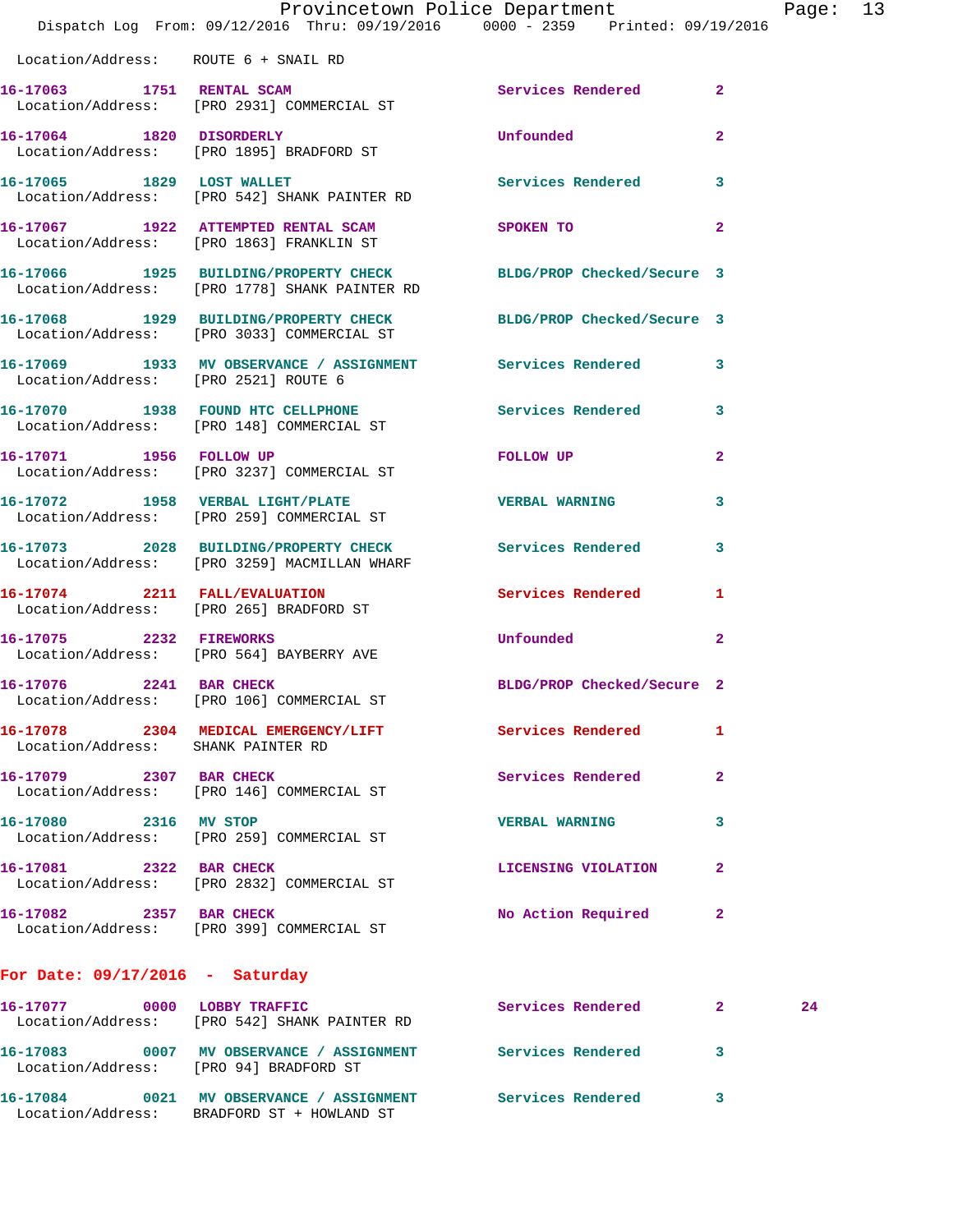|                                                |  | Provincetown Police Department |  |                                 | Page: $14$ |  |
|------------------------------------------------|--|--------------------------------|--|---------------------------------|------------|--|
| Dispatch Log From: 09/12/2016 Thru: 09/19/2016 |  |                                |  | 0000 - 2359 Printed: 09/19/2016 |            |  |

| 16-17085 0034 MV STOP<br>Location/Address: [PRO 58] BRADFORD ST |                                                                                                                | <b>VERBAL WARNING</b>      | 3                          |
|-----------------------------------------------------------------|----------------------------------------------------------------------------------------------------------------|----------------------------|----------------------------|
| 16-17086 0042 MV STOP<br>Location/Address: [PRO 2518] ROUTE 6   |                                                                                                                | <b>VERBAL WARNING</b>      | 3                          |
| 16-17087 0100 MV STOP                                           | Location/Address: BRADFORD ST + CONWAY ST                                                                      | <b>VERBAL WARNING</b>      | 3                          |
|                                                                 | 16-17088 0112 ALARM - GENERAL<br>Location/Address: [PRO 3201] MONTELLO ST                                      | <b>False Alarm</b>         | 1                          |
|                                                                 | 16-17089 0127 PARK, WALK & TALK<br>Location/Address: [PRO 165] COMMERCIAL ST                                   | <b>Services Rendered</b>   | $\overline{\phantom{0}}$ 2 |
|                                                                 | 16-17090 0149 BUILDING/PROPERTY CHECK<br>Location/Address: [PRO 1989] COMMERCIAL ST                            | BLDG/PROP Checked/Secure 3 |                            |
| Location/Address: [PRO 16] BRADFORD ST                          | 16-17091 0205 BUILDING/PROPERTY CHECK                                                                          | BLDG/PROP Checked/Secure 3 |                            |
|                                                                 | 16-17092 0214 BUILDING/PROPERTY CHECK<br>Location/Address: [PRO 447] JEROME SMITH RD                           | BLDG/PROP Checked/Secure 3 |                            |
| 16-17093 0231 MV STOP                                           | Location/Address: [PRO 2187] BRADFORD ST                                                                       | <b>VERBAL WARNING</b>      | $\overline{\mathbf{3}}$    |
| Location/Address: ROUTE 6 + SNAIL RD                            | 16-17094 0549 MV OBSERVANCE / ASSIGNMENT Services Rendered                                                     |                            | 3                          |
|                                                                 | 16-17095 0556 BUILDING/PROPERTY CHECK Services Rendered<br>Location/Address: [PRO 3430] COMMERCIAL ST          |                            | 3                          |
|                                                                 | 16-17097     0652 ASSIST AGENCY / MUTUAL AID      Taken/Referred to Other<br>Location/Address:   [TRU] ROUTE 6 |                            | 1                          |
| 16-17096 0713 ASSIST CITIZEN                                    | Location/Address: [PRO 542] SHANK PAINTER RD                                                                   | Services Rendered          | 3                          |
| 16-17098 0729 MV STOP                                           | Location/Address: [PRO 521] ROUTE 6                                                                            | <b>VERBAL WARNING</b>      | 3                          |
|                                                                 | 16-17099 0743 BUILDING/PROPERTY CHECK<br>Location/Address: [PRO 3430] COMMERCIAL ST                            | <b>Services Rendered</b>   | 3                          |
|                                                                 | 16-17100 0808 MV OBSERVANCE / ASSIGNMENT<br>Location/Address: [PRO 2489] BRADFORD ST                           | Services Rendered          | 3                          |
| 16-17101 0821 GENERAL INFO                                      |                                                                                                                | Services Rendered          | 3                          |
| Location/Address: [PRO 3287] ROUTE 6                            | 16-17102 0825 BUILDING/PROPERTY CHECK                                                                          | BLDG/PROP Checked/Secure 3 |                            |
|                                                                 | 16-17103 0845 BUILDING/PROPERTY CHECK                                                                          | <b>Services Rendered</b>   | 3                          |
|                                                                 | Location/Address: [PRO 3259] MACMILLAN WHARF                                                                   |                            |                            |
|                                                                 | 16-17104 0857 BUILDING/PROPERTY CHECK<br>Location/Address: [PRO 2977] COMMERCIAL ST                            | Services Rendered          | 3                          |
|                                                                 | 16-17105 0904 BUILDING/PROPERTY CHECK<br>Location/Address: [PRO 3317] CEMETERY RD                              | BLDG/PROP Checked/Secure 3 |                            |
|                                                                 | 16-17106 0904 BUILDING/PROPERTY CHECK<br>Location/Address: [PRO 3318] CEMETERY RD                              | BLDG/PROP Checked/Secure 3 |                            |
|                                                                 | 16-17107 0914 BUILDING/PROPERTY CHECK<br>Location/Address: [PRO 2483] COMMERCIAL ST                            | Services Rendered          | 3                          |
|                                                                 |                                                                                                                |                            |                            |
| 16-17108 0946 FOLLOW UP                                         | Location/Address: [PRO 542] SHANK PAINTER RD<br>Refer To Accident: 16-73-AC                                    | SPOKEN TO                  | $\mathbf{2}$               |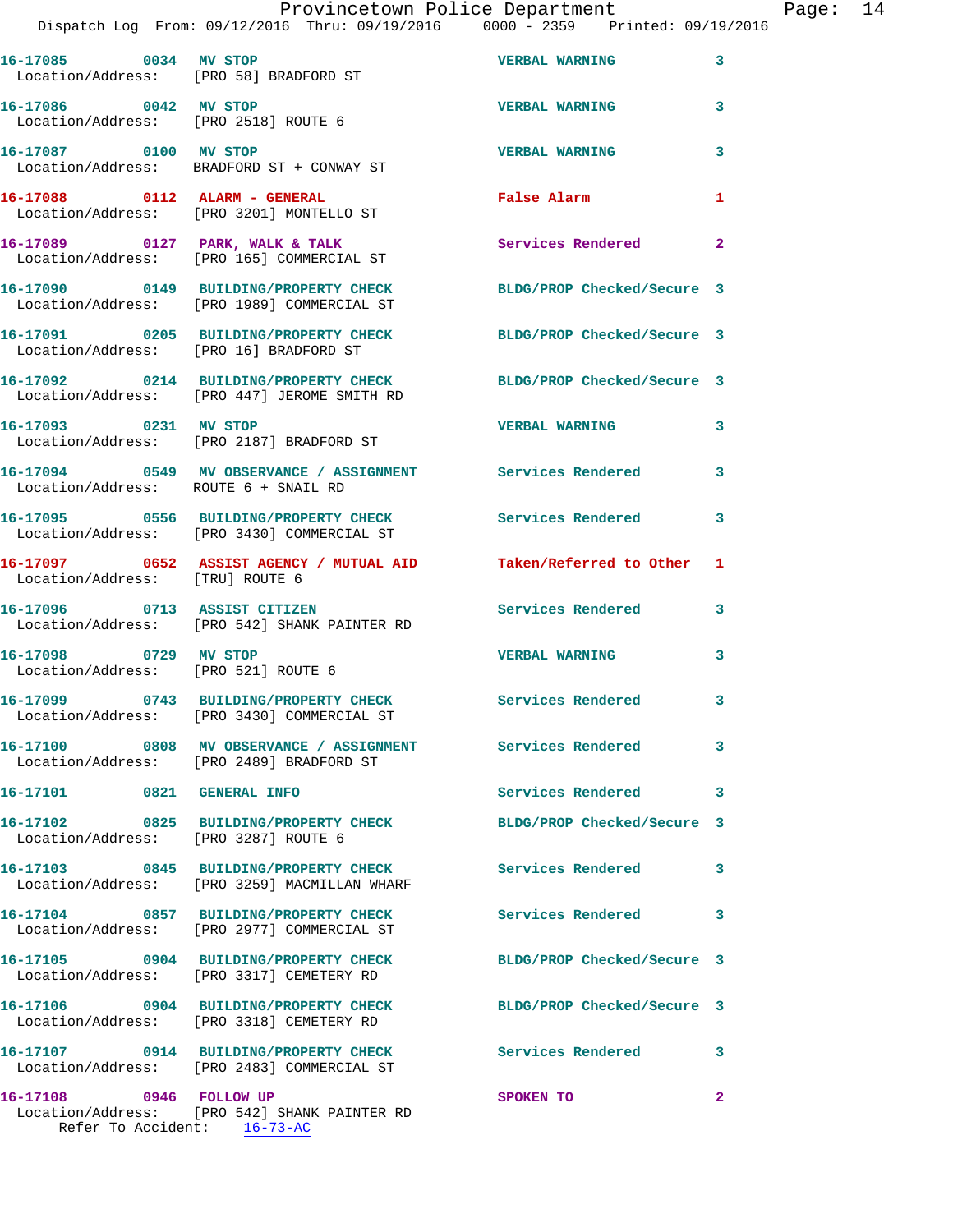|                        | 16-17109 0957 MV OBSERVANCE / ASSIGNMENT Services Rendered 3<br>Location/Address: [PRO 2206] COMMERCIAL ST |                            |                            |
|------------------------|------------------------------------------------------------------------------------------------------------|----------------------------|----------------------------|
|                        | 16-17110 1005 MEDICAL EMERGENCY<br>Location/Address: [PRO 65] WEST VINE ST                                 | Transported to Hospital 1  |                            |
|                        | 16-17111 1009 BUILDING/PROPERTY CHECK<br>Location/Address: [PRO 571] ALDEN ST                              | BLDG/PROP Checked/Secure 3 |                            |
|                        | 16-17112 1048 BUILDING/PROPERTY CHECK<br>Location/Address: [PRO 3033] COMMERCIAL ST                        | <b>Services Rendered</b>   | 3                          |
|                        | 16-17113 1053 PARKING COMPLAINT<br>Location/Address: [PRO 75] CAPTAIN BERTIES WAY                          | <b>Services Rendered</b>   | 3                          |
|                        | 16-17114 1120 PARK, WALK & TALK<br>Location/Address: [PRO 2500] COMMERCIAL ST                              | Services Rendered          | $\mathbf{2}$               |
|                        | 16-17115 1131 MEDICAL EMERGENCY<br>Location/Address: [PRO 3442] COMMERCIAL ST                              | <b>PATIENT REFUSAL</b>     | 1                          |
| 16-17116 1140 MV STOP  | Location/Address: CONWELL ST                                                                               | <b>VERBAL WARNING</b>      | 3                          |
|                        | 16-17117 1302 HAZARDS<br>Location/Address: [PRO 146] ATLANTIC AVE                                          | Services Rendered          | $\mathbf{2}$               |
| 16-17118 1313 PARADE   | Location/Address: [PRO 2543] MACMILLAN WHARF                                                               | Services Rendered          | $\overline{\phantom{0}}$ 2 |
|                        | 16-17119 1316 BUILDING/PROPERTY CHECK<br>Location/Address: [PRO 2206] COMMERCIAL ST                        | BLDG/PROP Checked/Secure 3 |                            |
|                        | 16-17120 1321 MEDICAL EMERGENCY<br>Location/Address: [PRO 440] HARRY KEMP WAY                              | Transported to Hospital 1  |                            |
|                        | 16-17122 1335 DISTURBANCE<br>Location/Address: [PRO 2543] MACMILLAN WHARF                                  | SPOKEN TO                  | 1                          |
| 16-17123 1452 LOST CAT | Location/Address: [PRO 3067] NELSON AVE                                                                    | Services Rendered          | $\mathbf{2}$               |
|                        | 16-17124 1539 BIKE ACCIDENT<br>Location/Address: [PRO 517] RACE POINT RD                                   | Taken to Family/Guardian 2 |                            |
|                        | 16-17125 1550 BUILDING/PROPERTY CHECK<br>Location/Address: [PRO 2194] COMMERCIAL ST                        | BLDG/PROP Checked/Secure 3 |                            |
|                        | 16-17126 1720 TRESPASS/SECTION 12<br>Location/Address: COMMERCIAL ST                                       | Transported to Hospital 2  |                            |
|                        | 16-17127 1903 BIKER'S PARADE<br>Location/Address: [PRO 3430] COMMERCIAL ST                                 | Services Rendered          | 3                          |
|                        | 16-17128 1914 HEAD LACERATION<br>Location/Address: [PRO 399] COMMERCIAL ST                                 | <b>PATIENT REFUSAL</b>     | 1                          |
|                        | 16-17129 1921 ELEVATOR ALARM<br>Location/Address: [PRO 105] COMMERCIAL ST                                  | Services Rendered          | 1                          |
|                        | 16-17130 1937 MV OBSERVANCE / ASSIGNMENT<br>Location/Address: [PRO 2521] ROUTE 6                           | <b>Services Rendered</b>   | 3                          |
|                        | 16-17131 1943 FOUND SEAMEN'S DEBIT CARD Services Rendered<br>Location/Address: COMMERCIAL ST + CONANT ST   |                            | 3                          |
|                        | 16-17132 2018 BUILDING/PROPERTY CHECK<br>Location/Address: [PRO 3259] MACMILLAN WHARF                      | <b>Services Rendered</b>   | 3                          |
|                        |                                                                                                            |                            |                            |

**16-17133 2037 BUILDING/PROPERTY CHECK Services Rendered 3**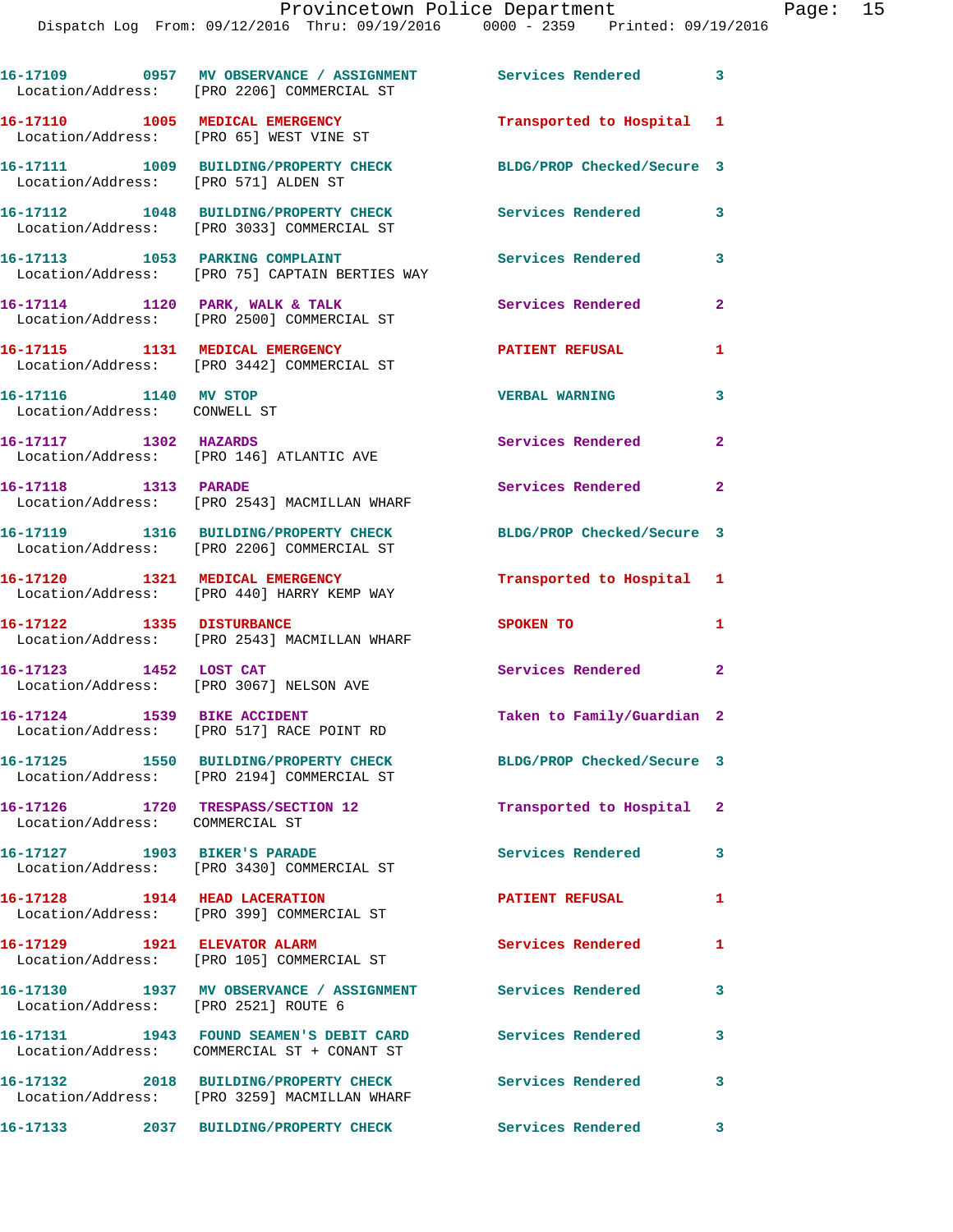|                                        | Dispatch Log From: 09/12/2016 Thru: 09/19/2016 0000 - 2359 Printed: 09/19/2016                                    | Provincetown Police Department |              | Page: 16 |  |
|----------------------------------------|-------------------------------------------------------------------------------------------------------------------|--------------------------------|--------------|----------|--|
|                                        | Location/Address: [PRO 444] HIGH POLE HILL                                                                        |                                |              |          |  |
|                                        | 16-17134 2053 SYNCHOPE/EVALUATION PATIENT REFUSAL 1<br>Location/Address: [PRO 441] HARRY KEMP WAY                 |                                |              |          |  |
|                                        | 16-17135 2142 BUILDING/PROPERTY CHECK BLDG/PROP Checked/Secure 3<br>Location/Address: [PRO 440] HARRY KEMP WAY    |                                |              |          |  |
|                                        | 16-17136 2153 BIKE OPERATION COMPLAINT WERBAL WARNING 2<br>Location: [PRO 3431] LOPES SQUARE                      |                                |              |          |  |
|                                        | 16-17137 2206 DISORDERLY<br>Location/Address: [PRO 208] COMMERCIAL ST                                             | <b>GONE ON ARRIVAL</b>         | $\mathbf{2}$ |          |  |
|                                        | 16-17138 2316 NOISE COMPLAINT<br>Location/Address: [PRO 565] WEST VINE ST                                         | <b>SPOKEN TO</b>               | 3            |          |  |
| For Date: $09/18/2016$ - Sunday        |                                                                                                                   |                                |              |          |  |
|                                        | 16-17139 0000 LOBBY TRAFFIC<br>Location/Address: [PRO 542] SHANK PAINTER RD                                       | Services Rendered 2            |              | 15       |  |
|                                        | 16-17140 0002 BUILDING/PROPERTY CHECK BLDG/PROP Checked/Secure 3<br>Location/Address: [PRO 1989] COMMERCIAL ST    |                                |              |          |  |
|                                        | 16-17141 0007 PARK, WALK & TALK Services Rendered 2<br>Location: [PRO 3431] LOPES SQUARE                          |                                |              |          |  |
|                                        | 16-17142 0016 BUILDING/PROPERTY CHECK BLDG/PROP Checked/Secure 3<br>Location/Address: [PRO 99] COMMERCIAL ST      |                                |              |          |  |
|                                        | 16-17143 0020 BAR CHECK<br>Location/Address: [PRO 399] COMMERCIAL ST                                              | LICENSING/NO ACTION 2          |              |          |  |
|                                        | 16-17144 0025 BUILDING/PROPERTY CHECK Services Rendered 3<br>Location/Address: [PRO 564] BAYBERRY AVE             |                                |              |          |  |
| Location/Address: [PRO 94] BRADFORD ST | 16-17145 0030 MV OBSERVANCE / ASSIGNMENT Services Rendered                                                        |                                | 3            |          |  |
| 16-17146 0035 BAR CHECK                | Location/Address: [PRO 3236] COMMERCIAL ST                                                                        | LICENSING/NO ACTION 2          |              |          |  |
| 16-17147 0045 BAR CHECK                | Location/Address: [PRO 3443] COMMERCIAL ST                                                                        | LICENSING/NO ACTION 2          |              |          |  |
|                                        | 16-17149 0134 NOISE COMPLAINT<br>Location/Address: [PRO 1270] ALDEN ST                                            | SPOKEN TO                      | $\sim$ 3     |          |  |
|                                        | 16-17151 0224 BUILDING/PROPERTY CHECK BLDG/PROP Checked/Secure 3<br>Location/Address: [PRO 447] JEROME SMITH RD   |                                |              |          |  |
|                                        | 16-17152 0226 MV OBSERVANCE / ASSIGNMENT<br>Location/Address: SHANK PAINTER RD + JEROME SMITH RD                  | Services Rendered 3            |              |          |  |
|                                        | 16-17153 0231 BUILDING/PROPERTY CHECK BLDG/PROP Checked/Secure 3<br>Location/Address: [PRO 444] HIGH POLE HILL    |                                |              |          |  |
|                                        | 16-17154 0235 MV OBSERVANCE / ASSIGNMENT Services Rendered 3<br>Location/Address: BRADFORD ST + CONWELL ST        |                                |              |          |  |
|                                        | 16-17155 0302 BUILDING/PROPERTY CHECK BLDG/PROP Checked/Secure 3<br>Location/Address: [PRO 545] SHANK PAINTER RD  |                                |              |          |  |
|                                        | 16-17156 0303 BUILDING/PROPERTY CHECK BLDG/PROP Checked/Secure 3<br>Location/Address: [PRO 1778] SHANK PAINTER RD |                                |              |          |  |
|                                        | 16-17157 0534 BUILDING/PROPERTY CHECK BLDG/PROP Checked/Secure 3<br>Location/Address: [PRO 1886] BRADFORD ST      |                                |              |          |  |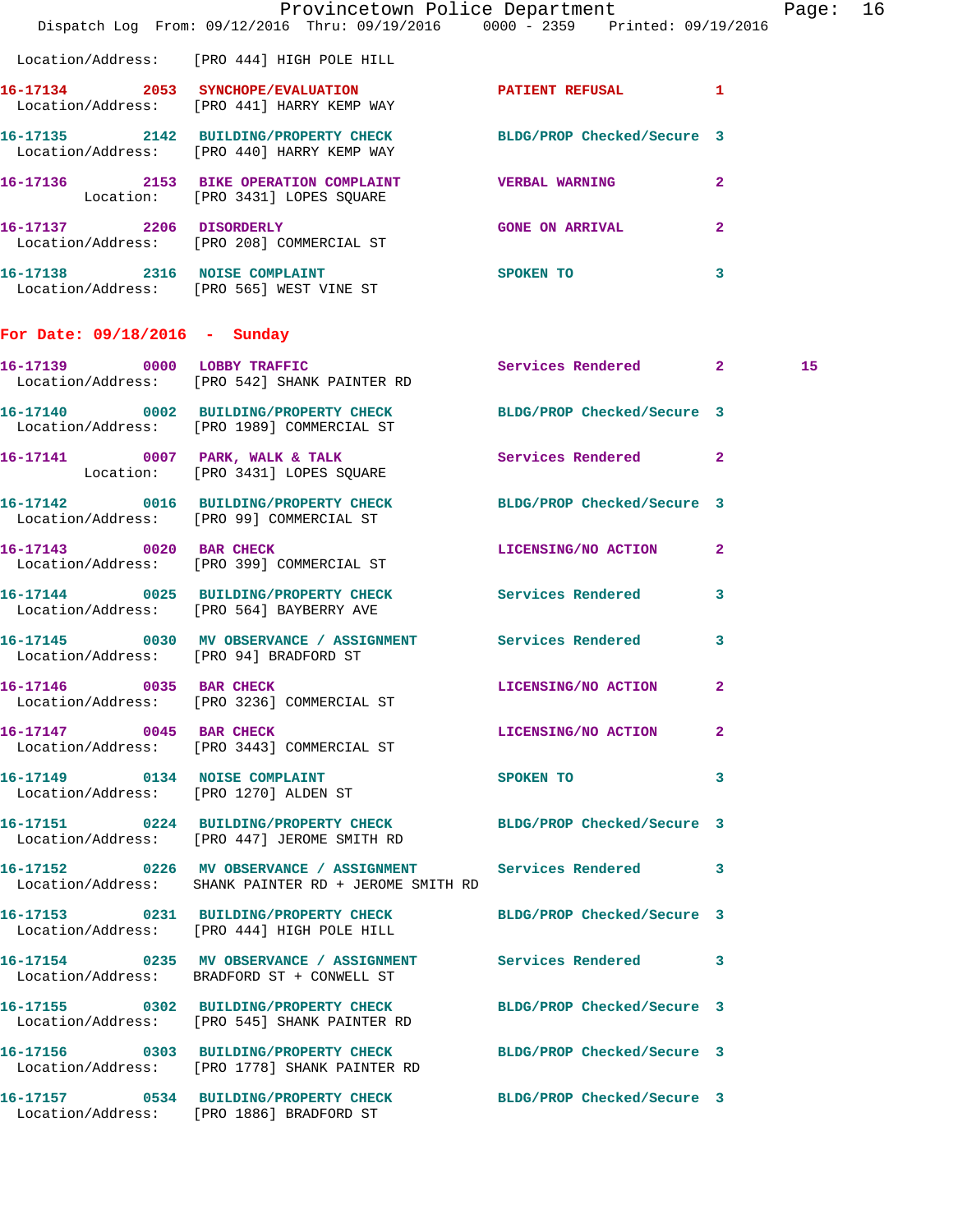|                                                                   | Provincetown Police Department<br>Dispatch Log From: 09/12/2016 Thru: 09/19/2016               0000 - 2359                Printed: 09/19/2016 |                            |                |
|-------------------------------------------------------------------|-----------------------------------------------------------------------------------------------------------------------------------------------|----------------------------|----------------|
|                                                                   | 16-17158 0534 BUILDING/PROPERTY CHECK BLDG/PROP Checked/Secure 3<br>Location/Address: [PRO 530] SHANK PAINTER RD                              |                            |                |
|                                                                   | 16-17159 0555 BUILDING/PROPERTY CHECK<br>Location/Address: [PRO 58] BRADFORD ST                                                               | BLDG/PROP Checked/Secure 3 |                |
|                                                                   | 16-17160 0611 BUILDING/PROPERTY CHECK Services Rendered<br>Location/Address: [PRO 3259] MACMILLAN WHARF                                       |                            | 3              |
|                                                                   | 16-17161 0621 PARK, WALK & TALK<br>Location/Address: [PRO 2251] COMMERCIAL ST                                                                 | <b>Services Rendered</b>   | $\overline{2}$ |
|                                                                   | 16-17162 0737 BUILDING/PROPERTY CHECK BLDG/PROP Checked/Secure 3<br>Location/Address: [PRO 530] SHANK PAINTER RD                              |                            |                |
|                                                                   | 16-17163 0743 BUILDING/PROPERTY CHECK Services Rendered<br>Location/Address: [PRO 3430] COMMERCIAL ST                                         |                            | 3              |
|                                                                   | 16-17164 0748 ASSIST CITIZEN<br>Location/Address: [PRO 440] HARRY KEMP WAY                                                                    | Services Rendered          | 3              |
| Location/Address: SHANK PAINTER RD                                | 16-17165 0821 MV OBSERVANCE / ASSIGNMENT Services Rendered                                                                                    |                            | 3              |
|                                                                   | 16-17166 0824 MEDICAL EMERGENCY<br>Location/Address: [PRO 542] SHANK PAINTER RD<br>Refer To $P/C$ : 16-282-AR                                 | <b>PATIENT REFUSAL</b>     | 1              |
| 16-17167 0850 ANIMAL CALL<br>Location/Address: [PRO 3429] OAK DR  |                                                                                                                                               | Services Rendered          | $\mathbf{2}$   |
|                                                                   | 16-17169 0911 BUILDING/PROPERTY CHECK<br>Location/Address: [PRO 519] RACE POINT RD                                                            | BLDG/PROP Checked/Secure 3 |                |
| 16-17168 0913 ASSIST CITIZEN<br>Location/Address: [TRU] MOSES WAY |                                                                                                                                               | Taken/Referred to Other    | -3             |
|                                                                   | 16-17170 0921 ALARM - FIRE<br>Location/Address: [PRO 3062] SOMERSET RD                                                                        | <b>False Alarm</b>         | 1              |
|                                                                   | 16-17171 0939 PARK, WALK & TALK<br>Location/Address: [PRO 105] COMMERCIAL ST                                                                  | Services Rendered          | $\mathbf{2}$   |
|                                                                   | 16-17172 1000 BUILDING/PROPERTY CHECK<br>Location/Address: [PRO 488] MAYFLOWER ST                                                             | BLDG/PROP Checked/Secure 3 |                |
|                                                                   | 16-17173 1009 MV OBSERVANCE / ASSIGNMENT Citation/Warning Issued<br>Location/Address: [PRO 2206] COMMERCIAL ST                                |                            | 3              |
|                                                                   | 16-17174 1025 911 ABANDONED CALL<br>Location/Address: [PRO 63] BRADFORD ST EXT                                                                | SPOKEN TO                  | 1              |
| 16-17175 1036 MV STOP                                             | Location/Address: [PRO 106] COMMERCIAL ST                                                                                                     | <b>VERBAL WARNING</b>      | 3              |
|                                                                   | 16-17176 1106 BUILDING/PROPERTY CHECK<br>Location/Address: [PRO 3033] COMMERCIAL ST                                                           | BLDG/PROP Checked/Secure 3 |                |
| 16-17177 1115 AT SCHOOL                                           | Location/Address: [PRO 569] WINSLOW ST                                                                                                        | No Action Required         | 3              |
|                                                                   | 16-17178 1154 DOCTOR-ORDERED TRANSPORT<br>Location/Address: [PRO 440] HARRY KEMP WAY                                                          | Transported to Hospital    | 1              |
|                                                                   | 16-17179 1159 LOST PURSE/PASSPORT<br>Location/Address: [PRO 542] SHANK PAINTER RD                                                             | Services Rendered          | 3              |
|                                                                   | 16-17180 1233 BUILDING/PROPERTY CHECK<br>Location/Address: [PRO 2977] COMMERCIAL ST                                                           | Services Rendered          | 3              |
| 16-17181 1423 DISORDERLY/LEWD                                     |                                                                                                                                               | Taken/Referred to Other    | $\mathbf{2}$   |

Page: 17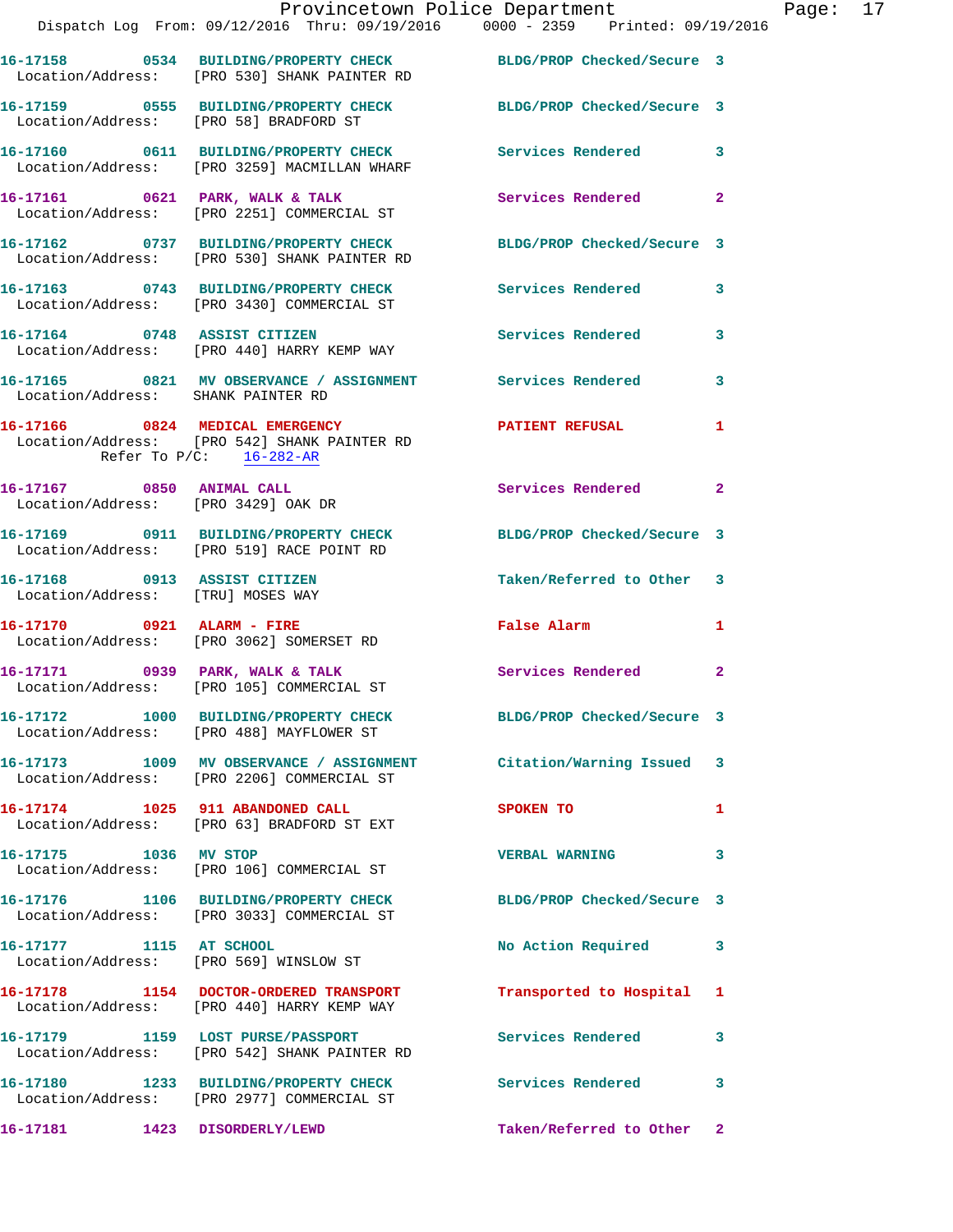|                                                                            | Provincetown Police Department                                                                       |                            |                |
|----------------------------------------------------------------------------|------------------------------------------------------------------------------------------------------|----------------------------|----------------|
|                                                                            | Dispatch Log From: 09/12/2016 Thru: 09/19/2016 0000 - 2359 Printed: 09/19/2016                       |                            |                |
|                                                                            | Location/Address: [PRO 2490] PROVINCELANDS RD                                                        |                            |                |
| Location/Address: [PRO 961] JOHNSON ST                                     | 16-17182 1512 PARKED MV COMPLAINT                                                                    | <b>GONE ON ARRIVAL</b>     | $\overline{a}$ |
|                                                                            | 16-17183 1525 TRESPASS COMPLAINT<br>Location/Address: [PRO 3900] COMMERCIAL ST                       | <b>VERBAL WARNING</b>      | $\mathbf{2}$   |
|                                                                            | 16-17184 1624 MEDICAL EMERGENCY<br>Location/Address: [PRO 1992] COMMERCIAL ST                        | Services Rendered          | 1              |
|                                                                            | 16-17185 1625 CHICKENS LOOSE<br>Location/Address: [PRO 841] COMMERCIAL ST                            | Services Rendered          | $\mathbf{2}$   |
| 16-17187 1640 HAZARDS                                                      | Location/Address: [PRO 3738] COMMERCIAL ST                                                           | Services Rendered          | 2              |
|                                                                            | 16-17186 1641 MV ACCIDENT<br>Location/Address: [PRO 526] RYDER ST EXT                                | Services Rendered          | 1              |
| 16-17188 1701 LOST KEYS                                                    | Location/Address: [PRO 542] SHANK PAINTER RD                                                         | Services Rendered          | 3              |
|                                                                            | 16-17189 1726 BIKE ACCIDENT/TRANSPORT<br>Location/Address: CENTRAL ST + BRADFORD ST                  | Transported to Hospital    | -2             |
|                                                                            | 16-17190 1839 BUILDING/PROPERTY CHECK<br>Location/Address: [PRO 182] COMMERCIAL ST                   | BLDG/PROP Checked/Secure 3 |                |
|                                                                            | 16-17191 1843 FOUND WALLET<br>Location/Address: [PRO 664] COMMERCIAL ST                              | Services Rendered          | 3              |
| 16-17192 1847 ABANDONED 911 CALL<br>Location/Address: [PRO 451] JOHNSON ST |                                                                                                      | Services Rendered          | 1              |
| 16-17193 1950 LIFT ASSIST                                                  | Location/Address: [PRO 3222] ALDEN ST                                                                | Services Rendered          | 1              |
|                                                                            | 16-17194 2024 LIFE ALERT/LIFT ASSIST<br>Location/Address: [PRO 2645] SHANK PAINTER RD                | <b>Services Rendered</b>   | 1              |
| 16-17195 2040<br>Location/Address: [PRO 569] WINSLOW ST                    | <b>BUILDING/PROPERTY CHECK</b>                                                                       | BLDG/PROP Checked/Secure 3 |                |
|                                                                            | 16-17197 2118 BUILDING/PROPERTY CHECK Services Rendered<br>Location/Address: [PRO 175] COMMERCIAL ST |                            | 3              |
|                                                                            | 16-17198 2223 BUILDING/PROPERTY CHECK<br>Location/Address: [PRO 2206] COMMERCIAL ST                  | <b>Services Rendered</b>   | 3              |
|                                                                            | 16-17200 2308 BUILDING/PROPERTY CHECK<br>Location/Address: [PRO 2500] COMMERCIAL ST                  | BLDG/PROP Checked/Secure 3 |                |
| 16-17201 2340 MV STOP<br>Location/Address: ROUTE 6                         |                                                                                                      | <b>VERBAL WARNING</b>      | 3              |
| Location/Address: [PRO 3440] ROUTE 6                                       | 16-17202 2348 MV OBSERVANCE / ASSIGNMENT Services Rendered                                           |                            | 3              |
| For Date: $09/19/2016$ - Monday                                            |                                                                                                      |                            |                |
| 16-17203 0002 LOBBY TRAFFIC                                                | Location/Address: [PRO 542] SHANK PAINTER RD                                                         | Services Rendered          | 2              |
|                                                                            | 16-17204 0033 BUILDING/PROPERTY CHECK<br>Location/Address: [PRO 306] COMMERCIAL ST                   | BLDG/PROP Checked/Secure 3 |                |
|                                                                            | 16-17205 0042 BUILDING/PROPERTY CHECK<br>Location/Address: [PRO 1638] COMMERCIAL ST                  | BLDG/PROP Checked/Secure 3 |                |

Page: 18